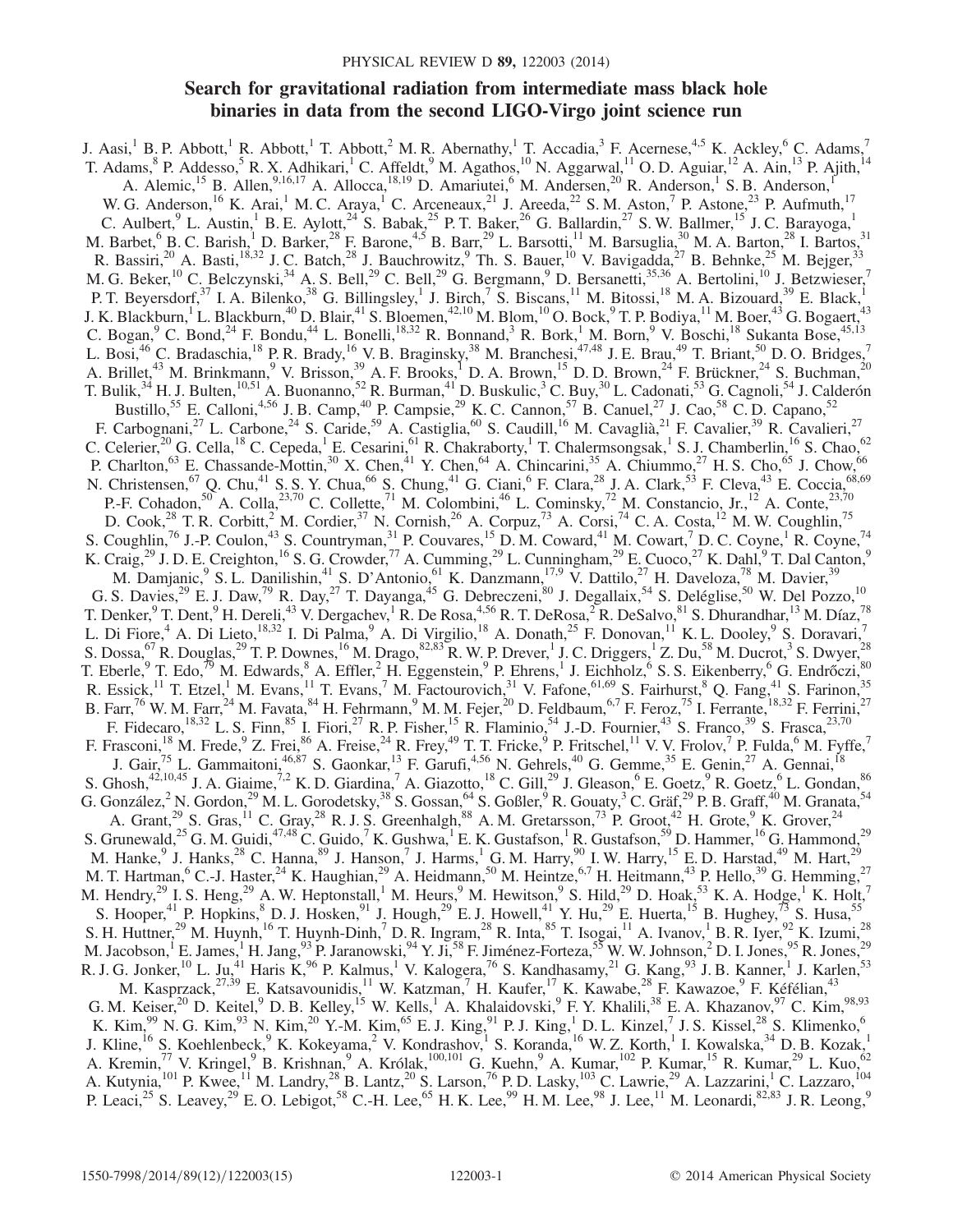A. Le Roux,<sup>7</sup> N. Leroy,<sup>39</sup> N. Letendre,<sup>3</sup> Y. Levin,<sup>105</sup> B. Levine,<sup>28</sup> J. Lewis,<sup>1</sup> T. G. F. Li,<sup>10,1</sup> K. Libbrecht,<sup>1</sup> A. Libson,<sup>11</sup> A. C. Lin,<sup>20</sup> T. B. Littenberg,<sup>76</sup> V. Litvine,<sup>1</sup> N. A. Lockerbie,<sup>106</sup> V. Lockett,<sup>22</sup> D. Lodhia,<sup>24</sup> K. Loew,<sup>73</sup> J. Logue,<sup>29</sup> A. L. Lombardi,<sup>53</sup> M. Lorenzini,<sup>61,69</sup> V. Loriette,<sup>107</sup> M. Lormand,<sup>7</sup> G. Losurdo,<sup>47</sup> J. Lough,<sup>15</sup> M. J. Lubinski,<sup>28</sup> H. Lück,<sup>17,9</sup> E. Luijten,<sup>76</sup> A. P. Lundgren,<sup>9</sup> R. Lynch,<sup>11</sup> Y. Ma,<sup>41</sup> J. Macarthur,<sup>29</sup> E. P. Macdonald,<sup>8</sup> T. MacDonald,<sup>20</sup> B. Machenschalk,<sup>9</sup> M. MacInnis,<sup>11</sup> D. M. Macleod,<sup>2</sup> F. Magana-Sandoval,<sup>15</sup> M. Mageswaran,<sup>1</sup> C. Maglione,<sup>108</sup> K. Mailand,<sup>1</sup> E. Majorana,<sup>23</sup> I. Maksimovic,<sup>107</sup> V. Malvezzi,<sup>61,69</sup> N. Man,<sup>43</sup> G. M. Manca,<sup>9</sup> I. Mandel,<sup>24</sup> V. Mandic,<sup>77</sup> V. Mangano,<sup>23,70</sup> N. Mangini,<sup>53</sup> M. Mantovani,<sup>18</sup> F. Marchesoni,<sup>46,109</sup> F. Marion,<sup>3</sup> S. Márka,<sup>31</sup> Z. Márka,<sup>31</sup> A. Markosyan,<sup>20</sup> E. Maros,<sup>1</sup> J. Marque,<sup>27</sup> F. Martelli,<sup>47,48</sup> I. W. Martin,<sup>29</sup> R. M. Martin,<sup>6</sup> L. Martinelli,<sup>43</sup> D. Martynov,<sup>1</sup> J. N. Marx,<sup>1</sup> K. Mason,<sup>11</sup> A. Masserot,<sup>3</sup> T. J. Massinger,<sup>15</sup> F. Matichard,<sup>11</sup> L. Matone,<sup>31</sup> R. A. Matzner,<sup>110</sup> N. Mavalvala,<sup>11</sup> N. Mazumder,<sup>96</sup> G. Mazzolo,<sup>17,9</sup> R. McCarthy,<sup>28</sup> D. E. McClelland,<sup>66</sup> S. C. McGuire,<sup>111</sup> G. McIntyre,<sup>1</sup> J. McIver,<sup>53</sup> K. McLin,<sup>72</sup> D. Meacher,<sup>43</sup> G. D. Meadors,<sup>59</sup> M. Mehmet,<sup>9</sup> J. Meidam,<sup>10</sup> M. Meinders,<sup>17</sup> A. Melatos,<sup>103</sup> G. Mendell,<sup>28</sup> R. A. Mercer,<sup>16</sup> S. Meshkov,<sup>1</sup> C. Messenger,<sup>29</sup> P. Meyers,<sup>77</sup> H. Miao,<sup>64</sup> C. Michel,<sup>54</sup> E. E. Mikhailov,<sup>112</sup> L. Milano,<sup>4,56</sup> S. Milde,<sup>25</sup> J. Miller,<sup>11</sup> Y. Minenkov,  $61$  C. M. F. Mingarelli,  $24$  C. Mishra,  $96$  S. Mitra,  $13$  V. P. Mitrofanov,  $38$  G. Mitselmakher,  $6$  R. Mittleman,  $11$ B. Moe,<sup>16</sup> P. Moesta,<sup>64</sup> A. Moggi,<sup>18</sup> M. Mohan,<sup>27</sup> S. R. P. Mohapatra,<sup>15,60</sup> D. Moraru,<sup>28</sup> G. Moreno,<sup>28</sup> N. Morgado,<sup>54</sup> S. R. Morriss,<sup>78</sup> K. Mossavi,<sup>9</sup> B. Mours,<sup>3</sup> C. M. Mow-Lowry,<sup>9</sup> C. L. Mueller,<sup>6</sup> G. Mueller,<sup>6</sup> S. Mukherjee,<sup>78</sup> A. Mullavey,<sup>2</sup> J. Munch,<sup>91</sup> D. Murphy,<sup>31</sup> P. G. Murray,<sup>29</sup> A. Mytidis,<sup>6</sup> M. F. Nagy,<sup>80</sup> D. Nanda Kumar,<sup>6</sup> I. Nardecchia,<sup>61,69</sup> L. Naticchioni,<sup>23,70</sup> R. K. Nayak,<sup>113</sup> V. Necula,<sup>6</sup> G. Nelemans,<sup>42,10</sup> I. Neri,<sup>46,87</sup> M. Neri,<sup>35,36</sup> G. Newton,<sup>29</sup> T. Nguyen,<sup>66</sup> A. Nitz,<sup>15</sup> F. Nocera,<sup>27</sup> D. Nolting,<sup>7</sup> M. E. N. Normandin,<sup>78</sup> L. K. Nuttall,<sup>16</sup> E. Ochsner,<sup>16</sup> J. O'Dell,<sup>88</sup> E. Oelker,<sup>11</sup> J. J. Oh,<sup>114</sup> S. H. Oh,<sup>114</sup> F. Ohme, <sup>8</sup> P. Oppermann, <sup>9</sup> B. O'Reilly, <sup>7</sup> R. O'Shaughnessy, <sup>16</sup> C. Osthelder, <sup>1</sup> D. J. Ottaway, <sup>91</sup> R. S. Ottens, <sup>6</sup> H. Overmier, <sup>7</sup> B. J. Owen, <sup>85</sup> C. Padilla, <sup>22</sup> A. Pai, <sup>96</sup> O. Palashov, <sup>97</sup> C. Palomba, <sup>23</sup> H. Pan, <sup>62</sup> Y. Pan, <sup>52</sup> C. Pankow, <sup>16</sup> F. Paoletti, <sup>18,27</sup> M. A. Papa, <sup>16,25</sup> H. Paris, <sup>28</sup> A. Pasqualetti, <sup>27</sup> R. Passaquieti, <sup>18,32</sup> D. Passuello, <sup>18</sup> M. Pedraza, <sup>1</sup> S. Penn,<sup>115</sup> A. Perreca,<sup>15</sup> M. Phelps,<sup>1</sup> M. Pichot,<sup>43</sup> M. Pickenpack,<sup>9</sup> F. Piergiovanni,<sup>47,48</sup> V. Pierro,<sup>81,35</sup> L. Pinard,<sup>54</sup> I. M. Pinto,  $81,35$  M. Pitkin,  $29$  J. Poeld,  $9$  R. Poggiani,  $18,32$  A. Poteomkin,  $97$  J. Powell,  $29$  J. Prasad,  $13$  S. Premachandra,  $105$ T. Prestegard,<sup>77</sup> L. R. Price,<sup>1</sup> M. Prijatelj,<sup>27</sup> S. Privitera,<sup>1</sup> G. A. Prodi,<sup>82,83</sup> L. Prokhorov,<sup>38</sup> O. Puncken,<sup>78</sup> M. Punturo,<sup>46</sup> P. Puppo,  $^{23}$  J. Qin,  $^{41}$  V. Quetschke,  $^{78}$  E. Quintero, <sup>1</sup> G. Quiroga,  $^{108}$  R. Quitzow-James,  $^{49}$  F. J. Raab,  $^{28}$  D. S. Rabeling,  $^{10,51}$ I. Rácz,  $80$  H. Radkins,  $28$  P. Raffai,  $86$  S. Raja,  $^{116}$  G. Rajalakshmi,  $^{14}$  M. Rakhmanov,  $^{78}$  C. Ramet,  $^7$  K. Ramirez,  $^{78}$ P. Rapagnani,<sup>23,70</sup> V. Raymond,<sup>1</sup> V. Re,<sup>61,69</sup> J. Read,<sup>22</sup> C. M. Reed,<sup>28</sup> T. Regimbau,<sup>43</sup> S. Reid,<sup>117</sup> D. H. Reitze,<sup>1,6</sup> E. Rhoades,<sup>73</sup> F. Ricci,<sup>23,70</sup> K. Riles,<sup>59</sup> N. A. Robertson,<sup>1,29</sup> F. Robinet,<sup>39</sup> A. Rocchi,<sup>61</sup> M. Rodruck,<sup>28</sup> L. Rolland,<sup>3</sup> J. G. Rollins,<sup>1</sup> R. Romano,<sup>4,5</sup> G. Romanov,<sup>112</sup> J. H. Romie,<sup>7</sup> D. Rosińska,<sup>33,118</sup> S. Rowan,<sup>29</sup> A. Rüdiger,<sup>9</sup> P. Ruggi,<sup>27</sup> K. Ryan,<sup>28</sup> F. Salemi,<sup>9</sup> L. Sammut,<sup>103</sup> V. Sandberg,<sup>28</sup> J. R. Sanders,<sup>59</sup> V. Sannibale,<sup>1</sup> I. Santiago-Prieto,<sup>29</sup> E. Saracco,<sup>54</sup> B. Sassolas,  $54$  B. S. Sathyaprakash,  $8$  P. R. Saulson,  $15$  R. Savage,  $28$  J. Scheuer,  $76$  R. Schilling,  $9$  R. Schnabel,  $9,17$ R. M. S. Schofield,<sup>49</sup> E. Schreiber,<sup>9</sup> D. Schuette,<sup>9</sup> B. F. Schutz,<sup>8,25</sup> J. Scott,<sup>29</sup> S. M. Scott,<sup>66</sup> D. Sellers,<sup>7</sup> A. S. Sengupta,<sup>119</sup> D. Sentenac,<sup>27</sup> V. Sequino,<sup>61,69</sup> A. Sergeev,<sup>97</sup> D. Shaddock,<sup>66</sup> S. Shah,<sup>42,10</sup> M. S. Shahriar,<sup>76</sup> M. Shaltev,<sup>9</sup> B. Shapiro,<sup>20</sup> P. Shawhan,<sup>52</sup> D. H. Shoemaker,<sup>11</sup> T. L. Sidery,<sup>24</sup> K. Siellez,<sup>43</sup> X. Siemens,<sup>16</sup> D. Sigg,<sup>28</sup> D. Simakov,<sup>9</sup> A. Singer,<sup>1</sup> L. Singer,<sup>1</sup> R. Singh,  $^2$  A. M. Sintes,  $^{55}$  B. J. J. Slagmolen,  $^{66}$  J. Slutsky,  $^9$  J. R. Smith,  $^{22}$  M. Smith,  $^{1}$  R. J. E. Smith,  $^{1}$  N. D. Smith-Lefebvre, E. J. Son,<sup>114</sup> B. Sorazu,<sup>29</sup> T. Souradeep,<sup>13</sup> A. Staley,<sup>31</sup> J. Stebbins,<sup>20</sup> J. Steinlechner,<sup>9</sup> S. Steinlechner,<sup>9</sup> B. C. Stephens,<sup>16</sup> S. Steplewski,<sup>45</sup> S. Stevenson,<sup>24</sup> R. Stone,<sup>78</sup> D. Stops,<sup>24</sup> K. A. Strain,<sup>29</sup> N. Straniero,<sup>54</sup> S. Strigin,<sup>38</sup> R. Sturani,<sup>120,47,48</sup> A. L. Stuver,  $^7$  T. Z. Summerscales,  $^{121}$  S. Susmithan,  $^{41}$  P. J. Sutton,  $^8$  B. Swinkels,  $^{27}$  M. Tacca,  $^{30}$  D. Talukder,  $^{49}$  D. B. Tanner,  $^{6}$ S. P. Tarabrin,  $9R$ . Taylor,  $1A$ . P. M. ter Braack,  $10M$ . P. Thirugnanasambandam,  $1M$ . Thomas,  $7R$ . Thomas,  $28K$ . A. Thorne,  $7R$ K. S. Thorne,  $^{64}$  E. Thrane, <sup>1</sup> V. Tiwari, <sup>6</sup> K. V. Tokmakov,  $^{106}$  C. Tomlinson,  $^{79}$  M. Tonelli,  $^{18,32}$  C. V. Torres,  $^{78}$  C. I. Torrie,  $^{1,29}$ F. Travasso, $^{46,87}_{1.1}$  G. Traylor,<sup>7</sup> M. Tse,<sup>31,11</sup> D. Ugolini,<sup>122</sup> C. S. Unnikrishnan,<sup>14</sup> A. L. Urban,<sup>16</sup> K. Urbanek,<sup>20</sup> H. Vahlbruch,<sup>17</sup> G. Vajente, <sup>18,32</sup> G. Valdes, <sup>78</sup> M. Vallisneri, <sup>64</sup> M. van Beuzekom, <sup>10</sup> J. F. J. van den Brand, <sup>10,51</sup> C. Van Den Broeck, <sup>10</sup> S. van der Putten,<sup>10</sup> M. V. van der Sluys,<sup>42,10</sup> J. van Heijningen,<sup>10</sup> A. A. van Veggel,<sup>29</sup> S. Vass,<sup>1</sup> M. Vasúth,<sup>80</sup> R. Vaulin,<sup>11</sup> A. Vecchio,<sup>24</sup> G. Vedovato,<sup>104</sup> J. Veitch,<sup>10</sup> P. J. Veitch,<sup>91</sup> K. Venkateswara,<sup>123</sup> D. Verkindt,<sup>3</sup> S. S. Verma,<sup>41</sup> F. Vetrano,<sup>47,48</sup> A. Viceré,<sup>47,48</sup> R. Vincent-Finley,  $^{111}$  J.-Y. Vinet,  $^{43}$  S. Vitale,  $^{11}$  T. Vo,  $^{28}$  H. Vocca,  $^{46,87}$  C. Vorvick,  $^{28}$  W. D. Vousden,  $^{24}$  S. P. Vyachanin,  $^{38}$ A. Wade,<sup>66</sup> L. Wade,<sup>16</sup> M. Wade,<sup>16</sup> M. Walker,<sup>2</sup> L. Wallace,<sup>1</sup> M. Wang,<sup>24</sup> X. Wang,<sup>58</sup> R. L. Ward,<sup>66</sup> M. Was,<sup>9</sup> B. Weaver,<sup>28</sup> L.-W. Wei, $^{43}$  M. Weinert, $^{9}$  A. J. Weinstein, <sup>1</sup> R. Weiss, <sup>11</sup> T. Welborn, <sup>7</sup> L. Wen, <sup>41</sup> P. Wessels, <sup>9</sup> M. West, <sup>15</sup> T. Westphal, <sup>9</sup> K. Wette, <sup>9</sup> J. T. Whelan, <sup>60</sup> D. J. White, <sup>79</sup> B. F. Whiting, <sup>6</sup> K. Wiesner, <sup>9</sup> C. Wilkinson, <sup>28</sup> K. Williams, <sup>111</sup> L. Williams, <sup>6</sup> R. Williams,<sup>1</sup> T. Williams,<sup>124</sup> A. R. Williamson,<sup>8</sup> J. L. Willis,<sup>125</sup> B. Willke,<sup>17,9</sup> M. Wimmer,<sup>9</sup> W. Winkler,<sup>9</sup> C. C. Wipf, <sup>11</sup> A. G. Wiseman, <sup>16</sup> H. Wittel, <sup>9</sup> G. Woan, <sup>29</sup> J. Worden, <sup>28</sup> J. Yablon, <sup>76</sup> I. Yakushin, <sup>7</sup> H. Yamamoto,<sup>1</sup> C. C. Yancey,<sup>52</sup> H. Yang,<sup>64</sup> Z. Yang,<sup>58</sup> S. Yoshida,<sup>124</sup> M. Yvert,<sup>3</sup> A. Zadrożny,<sup>101</sup> M. Zanolin,<sup>73</sup> J.-P. Zendri,<sup>104</sup> Fan Zhang,<sup>11,58</sup> L. Zhang,<sup>1</sup> C. Zhao,<sup>41</sup> X. J. Zhu,<sup>41</sup> M. E. Zucker,  $11$  S. Zuraw,  $53$  and J. Zweizig<sup>1</sup>

(LIGO Scientific Collaboration and Virgo Collaboration)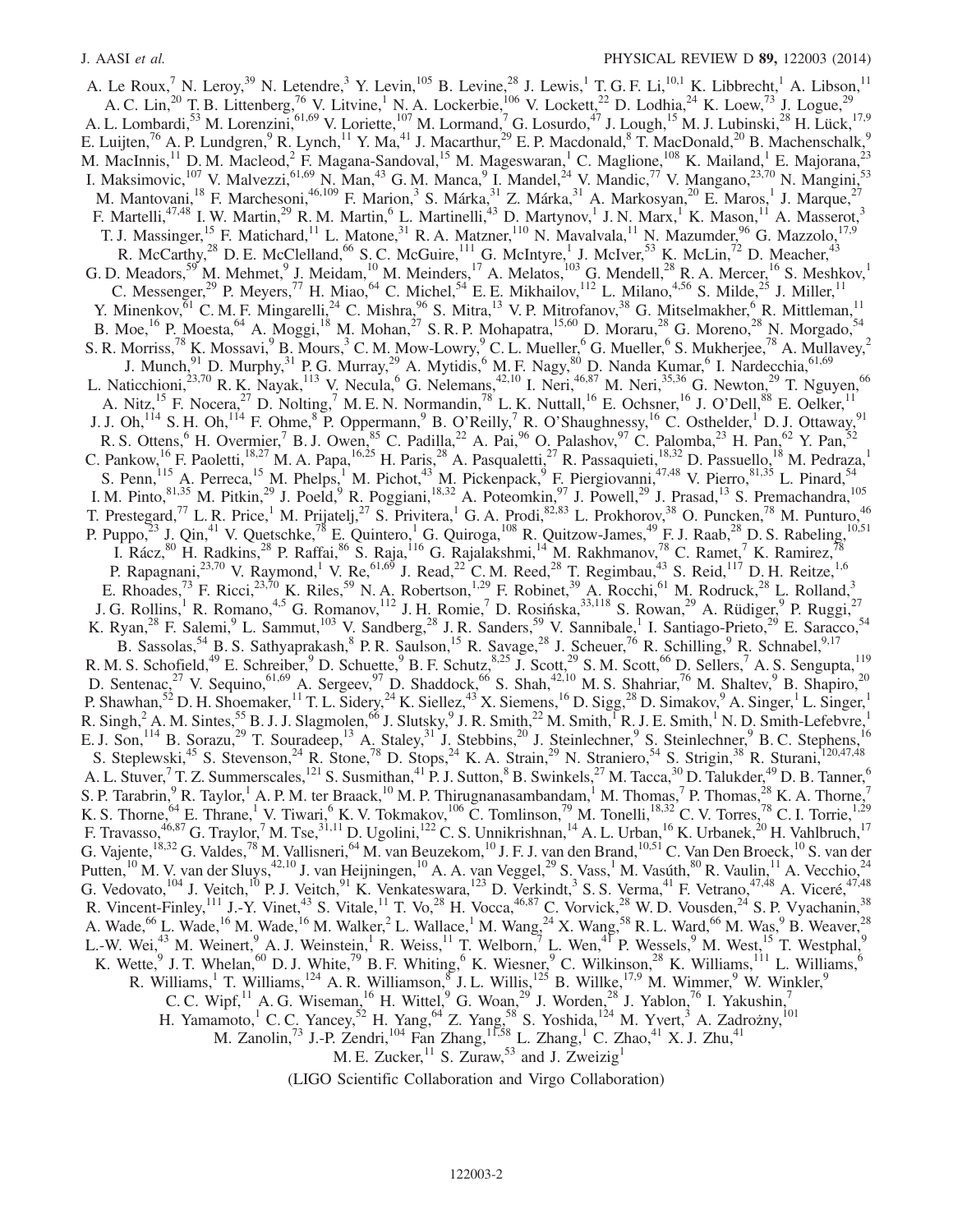<sup>1</sup>LIGO-California Institute of Technology, Pasadena, California 91125, USA<br><sup>2</sup>Louisiana State University, Paten Pouse, Louisiana 70803, USA

 $2$ Louisiana State University, Baton Rouge, Louisiana 70803, USA

<sup>3</sup>Laboratoire d'Annecy-le-Vieux de Physique des Particules (LAPP), Université de Savoie, CNRS/IN2P3,<br>F-74941 Annecy-le-Vieux, France

F-74941 Annecy-le-Vieux, France<br><sup>4</sup>INEN, Serione di Napoli, Complesso Universitario di Monte S

INFN, Sezione di Napoli, Complesso Universitario di Monte S. Angelo, I-80126 Napoli, Italy<br><sup>5</sup>Università di Salarne, Fisciano, I 84084 Salarne, Italy

Università di Salerno, Fisciano, I-84084 Salerno, Italy

<sup>6</sup> University of Florida, Gainesville, Florida 32611, USA<br><sup>7</sup> UCO Livinaston Observatory, Livinaston Louisiana 70754

<sup>7</sup>LIGO-Livingston Observatory, Livingston, Louisiana 70754, USA  ${}^{8}$ Cardiff University, Cardiff CF24 3AA, United Kingdom

 $^9$ Albert-Einstein-Institut, Max-Planck-Institut für Gravitationsphysik, D-30167 Hannover, Germany

<sup>10</sup>Nikhef, Science Park, 1098 XG Amsterdam, The Netherlands<br><sup>11</sup>LIGO-Massachusetts Institute of Technology, Cambridge, Massachusetts 02139, USA<br><sup>12</sup>Instituto Nacional de Pesquisas Espaciais, 12227-010 São José dos Campos

<sup>19</sup>Università di Siena, 1-53100 Siena, Italy<br><sup>20</sup>Stanford University, Stanford, California 94305, USA<br><sup>21</sup>The University of Mississippi, University, Mississippi 38677, USA<br><sup>22</sup>California State University Fullerton, Fulle

Paris, Sorbonne Paris Cité, 10, rue Alice Domon et Léonie Duquet, F-75205 Paris Cedex 13, France <sup>31</sup>Columbia University, New York, New York 10027, USA <sup>32</sup>Università di Pisa, I-56127 Pisa, Italy <sup>33</sup>CAMK-PAN, 00-716 Warsa

<sup>34</sup>Astronomical Observatory, Warsaw University, 00-478 Warsaw, Poland<br><sup>35</sup>INFN, Sezione di Genova, I-16146 Genova, Italy<br><sup>36</sup>Università degli Studi di Genova, I-16146 Genova, Italy<br><sup>37</sup>San Jose State University, San Jose

<sup>43</sup>Université Nice-Sophia-Antipolis, CNRS, Observatoire de la Côte d'Azur, F-06304 Nice, France<br><sup>44</sup>Institut de Physique de Rennes, CNRS, Université de Rennes 1, F-35042 Rennes, France<br><sup>45</sup>Washington State University, Pu

F-75005 Paris, France<br><sup>51</sup>VU University Amsterdam, 1081 HV Amsterdam, The Netherlands<br><sup>52</sup>University of Maryland, College Park, Maryland 20742, USA

<sup>53</sup>University of Massachusetts-Amherst, Amherst, Massachusetts 01003, USA<br><sup>54</sup>Laboratoire des Matériaux Avancés (LMA), IN2P3/CNRS, Université de Lyon, F-69622 Villeurbanne,

Lyon, France<br><sup>55</sup>Universitat de les Illes Balears, E-07122 Palma de Mallorca, Spain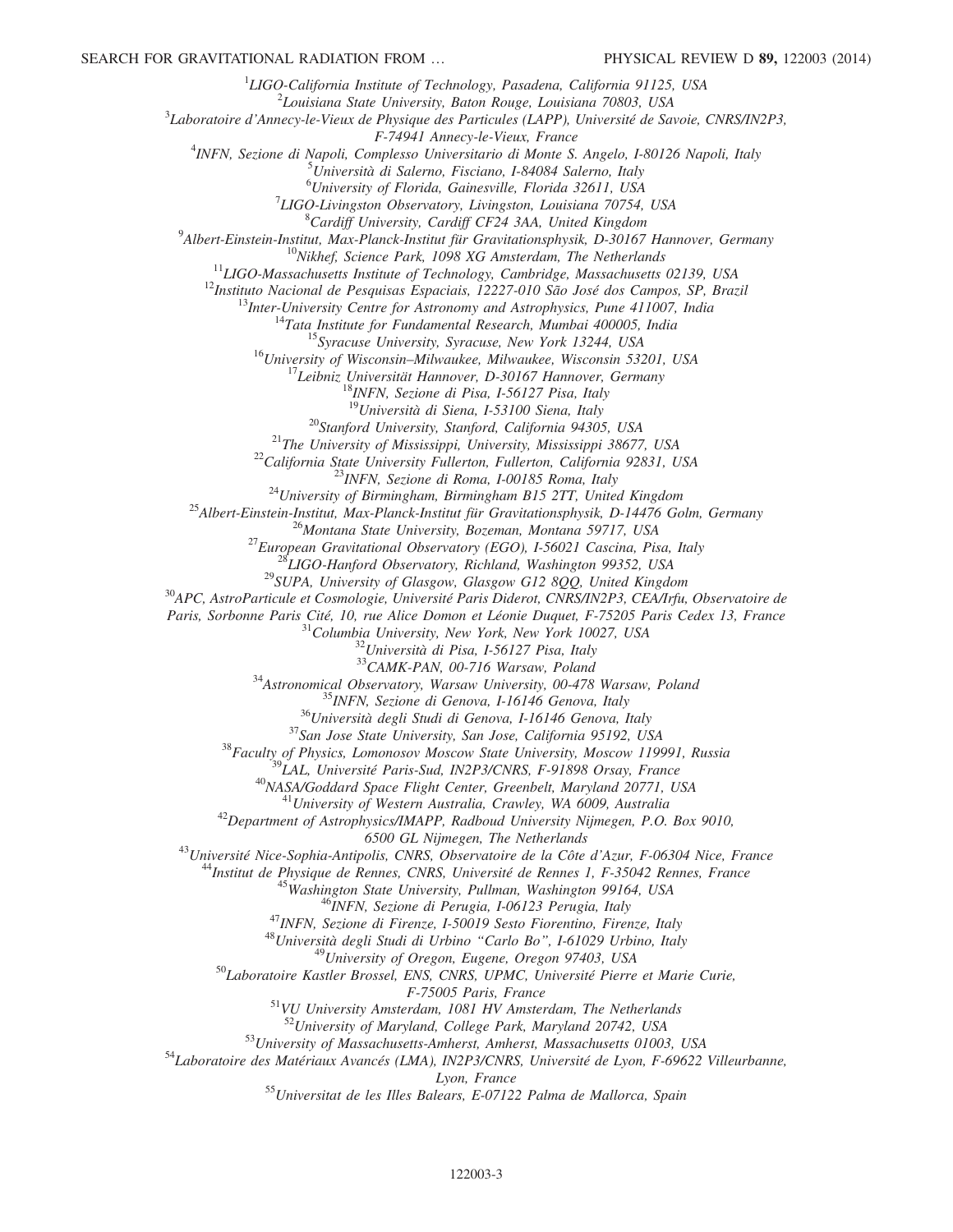<sup>56</sup>Università di Napoli 'Federico II', Complesso Universitario di Monte S. Angelo, I-80126 Napoli, Italy<br><sup>57</sup>Canadian Institute for Theoretical Astrophysics, University of Toronto, Toronto,<br>*Ontario M5S 3H8, Canada*  $^{58}T\singhua$  University, Beijing 100084, China<br> $^{59}University$  of Michigan, Ann Arbor, Michigan 48109, USA <sup>60</sup>Rochester Institute of Technology, Rochester, New York 14623, USA <sup>61</sup>INFN, Sezione di Roma Tor Vergata, I-00133 Roma, Italy <sup>62</sup>National Tsing Hua University, Hsinchu Taiwan 300 <sup>63</sup>Charles Sturt University, Wagga Wagga, NSW 2678, Australia<br><sup>64</sup>Caltech-CaRT, Pasadena, California 91125, USA<br><sup>65</sup>Pusan National University, Busan 609-735, Korea<br><sup>66</sup>Australian National University, Canberra, ACT 0200, <sup>69</sup>Università di Roma Tor Vergata, I-00133 Roma, Italy<br><sup>70</sup>Università di Roma 'La Sapienza', I-00185 Roma, Italy<br><sup>71</sup>University of Brussels, Brussels 1050 Belgium<br><sup>72</sup>Sonoma State University, Rohnert Park, California 949 <sup>74</sup>The George Washington University, Washington, DC 20052, USA  $^{75}$ University of Cambridge, Cambridge CB2 1TN, United Kingdom <sup>75</sup> University of Cambridge, Cambridge CB2 1TN, United Kingdom<br>
<sup>76</sup> Northwestern University, Evanston, Illinois 60208, USA<br>
<sup>77</sup> University of Mimestota, Mimeapolis, Mimestota 55455, USA<br>
<sup>77</sup> University of Mimestota, M <sup>95</sup>University of Southampton, Southampton SO17 1BJ, United Kingdom<br><sup>96</sup>IISER-TVM, CET Campus, Trivandrum, Kerala 695016, India 97<br>Institute of Applied Physics, Nizhny Novgorod, 603950, Russia<br><sup>98</sup>Seoul National University, Seoul 151-742, Korea<br><sup>99</sup>Hanyang University, Seoul 133-791, Korea  $^{100}$ IM-PAN, 00-956 Warsaw, Poland<br> $^{101}$ NCBJ, 05-400 Świerk-Otwock, Poland<br> $^{102}$ Institute for Plasma Research, Bhat, Gandhinagar 382428, India <sup>103</sup>The University of Melbourne, Parkville, VIC 3010, Australia<br><sup>104</sup>INFN, Sezione di Padova, I-35131 Padova, Italy<br><sup>105</sup>Monash University, Victoria 3800, Australia <sup>106</sup>SUPA, University of Strathclyde, Glasgow G1 1XQ, United Kingdom<br><sup>107</sup>ESPCI, CNRS, F-75005 Paris, France<br><sup>108</sup>Argentinian Gravitational Wave Group, Cordoba, Cordoba 5000, Argentina<br><sup>108</sup>Università di Camerino, Diparti <sup>110</sup>The University of Texas at Austin, Austin, Texas 78712, USA<br><sup>111</sup>Southern University and A&M College, Baton Rouge, Louisiana 70813, USA<br><sup>112</sup>College of William and Mary, Williamsburg, Virginia 23187, USA<br><sup>113</sup>IISER-K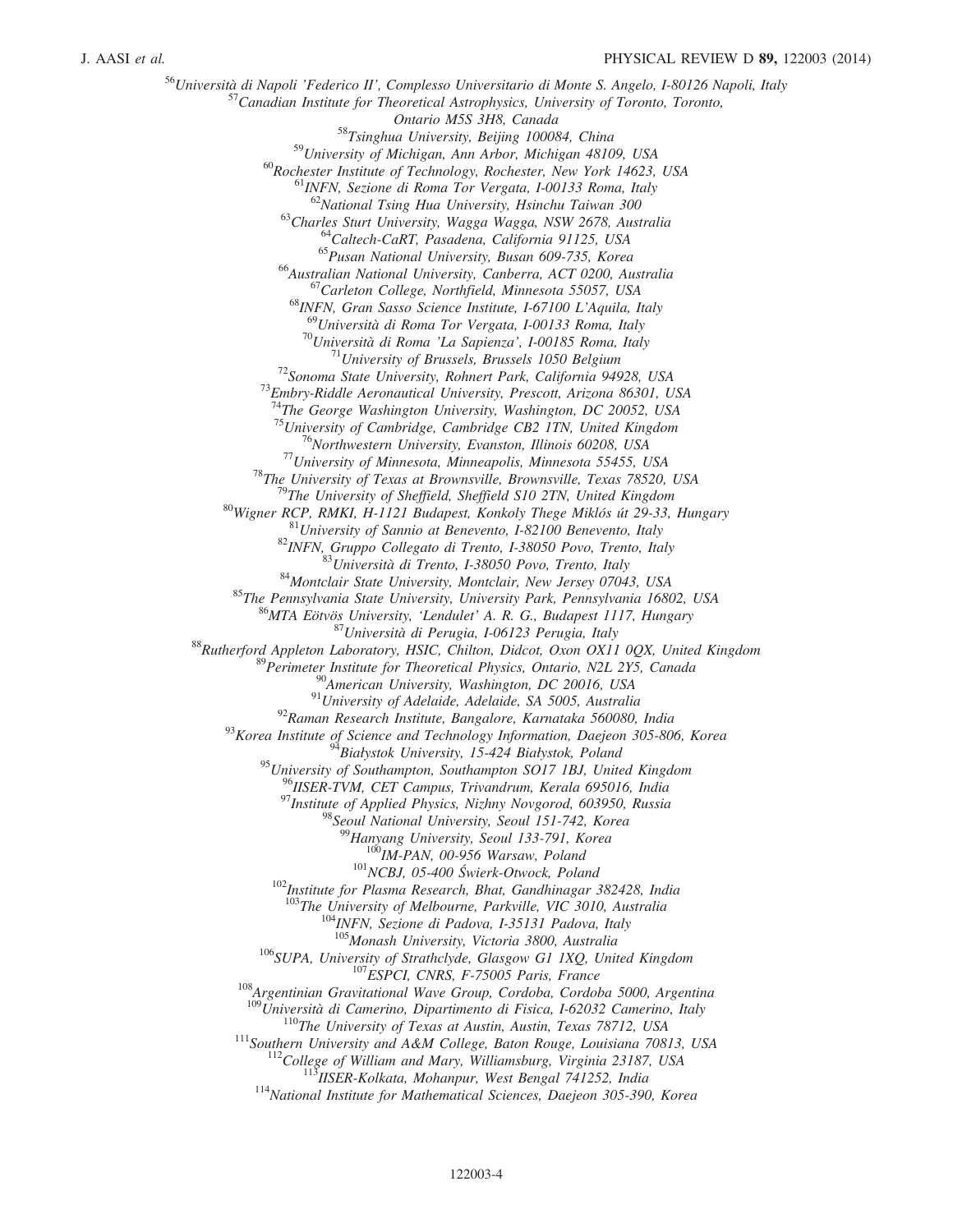<sup>115</sup>Hobart and William Smith Colleges, Geneva, New York 14456, USA<br><sup>116</sup>RRCAT, Indore, MP 452013, India<br><sup>117</sup>SUPA, University of the West of Scotland, Paisley PA1 2BE, United Kingdom<br><sup>118</sup>Institute of Astronomy, 65-265 Z

American Institute for Research, São Paulo, SP 01140-070, Brazil<br><sup>121</sup>Andrews University, Berrien Springs, Michigan 49104, USA<br><sup>122</sup>Trinity University, San Antonio, Texas 78212, USA<br><sup>123</sup>University of Washington, Seattle,

(Received 16 April 2014; published 12 June 2014)

This paper reports on an unmodeled, all-sky search for gravitational waves from merging intermediate mass black hole binaries (IMBHB). The search was performed on data from the second joint science run of the LIGO and Virgo detectors (July 2009–October 2010) and was sensitive to IMBHBs with a range up to ∼200 Mpc, averaged over the possible sky positions and inclinations of the binaries with respect to the line of sight. No significant candidate was found. Upper limits on the coalescence-rate density of nonspinning IMBHBs with total masses between 100 and 450  $M_{\odot}$  and mass ratios between 0.25 and 1 were placed by combining this analysis with an analogous search performed on data from the first LIGO-Virgo joint science run (November 2005–October 2007). The most stringent limit was set for systems consisting of two 88 M<sub>☉</sub> black holes and is equal to 0.12 Mpc<sup>-3</sup> Myr<sup>-1</sup> at the 90% confidence level. This paper also presents the first estimate, for the case of an unmodeled analysis, of the impact on the search range of IMBHB spin configurations: the visible volume for IMBHBs with nonspinning components is roughly doubled for a population of IMBHBs with spins aligned with the binary's orbital angular momentum and uniformly distributed in the dimensionless spin parameter up to 0.8, whereas an analogous population with antialigned spins decreases the visible volume by ∼20%.

DOI: [10.1103/PhysRevD.89.122003](http://dx.doi.org/10.1103/PhysRevD.89.122003) PACS numbers: 95.85.Sz, 04.80.Nn

### I. INTRODUCTION

Intermediate mass black holes are thought to populate the mass range between few tens of solar masses and  $\sim$ 10<sup>5</sup> M<sub>☉</sub> [\[1\].](#page-13-0) Although no conclusive detections have been made to date, intermediate mass black holes are very intriguing astrophysical objects, with growing observational and theoretical evidence for their existence [\[1,2\]](#page-13-0). Their discovery would be a major breakthrough in our understanding of massive black hole formation [\[3,4\]](#page-13-1), stellar-cluster evolution [5–[10\]](#page-13-2), and hyper/ultraluminous x-ray sources [11–[17\]](#page-13-3). Coalescing intermediate mass black hole binaries (IMBHBs) are also the strongest candidate gravitational-wave (GW) sources accessible to ground-based interferometric detectors such as LIGO and Virgo [\[18,19\].](#page-13-4)

LIGO-Virgo black hole binary searches have focused on the total-mass spectrum below  $\sim$ 450 M<sub>☉</sub>. The observation of more massive systems is penalized by the steep increase of the noise power limiting the detectors' sensitivity at frequencies below ∼40 Hz. The searches have been performed mainly by matched-filtering the data with different families of templates, representing various combinations of the inspiral, merger, and ringdown portions of the waveform [20–[26\].](#page-13-5) A further analysis, targeting systems more massive than 50  $M_{\odot}$  with ringdown-only templates, has been recently performed in the latest LIGO-Virgo data [\[27\]](#page-13-6).

Black hole binaries have also been searched for with unmodeled methods. In this approach, developed to target GWs shorter than a few seconds, only generic assumptions are made on the signal properties, such as the time duration and frequency range, and events are identified from energy excess with respect to the noise level [\[28\]](#page-13-7). Unmodeled and template-based methods share comparable sensitivity when the portion of the signal emitted within the detectors' bandwidth is well localized in the time-frequency domain. At the sensitivity achieved by LIGO and Virgo in the past years, this is the case for black hole binaries more massive than  $\sim$ 100 M<sub>☉</sub>, as shown by a recent LIGO-Virgo study comparing the performances of different black hole binary search methodologies [\[29\].](#page-13-8) Finally, unmodeled methods have the advantage of not requiring accurate knowledge of the waveform, which helps when reliable models of the targeted signal are not available. Work to develop accurate analytical models of the waveforms including inspiral, merger, and ringdown phases for systems with arbitrarily spinning and precessing companions is still in progress [\[30](#page-13-9)–34].

The first unmodeled search for IMBHBs was performed with the coherent WaveBurst algorithm [\[35\]](#page-13-10) on data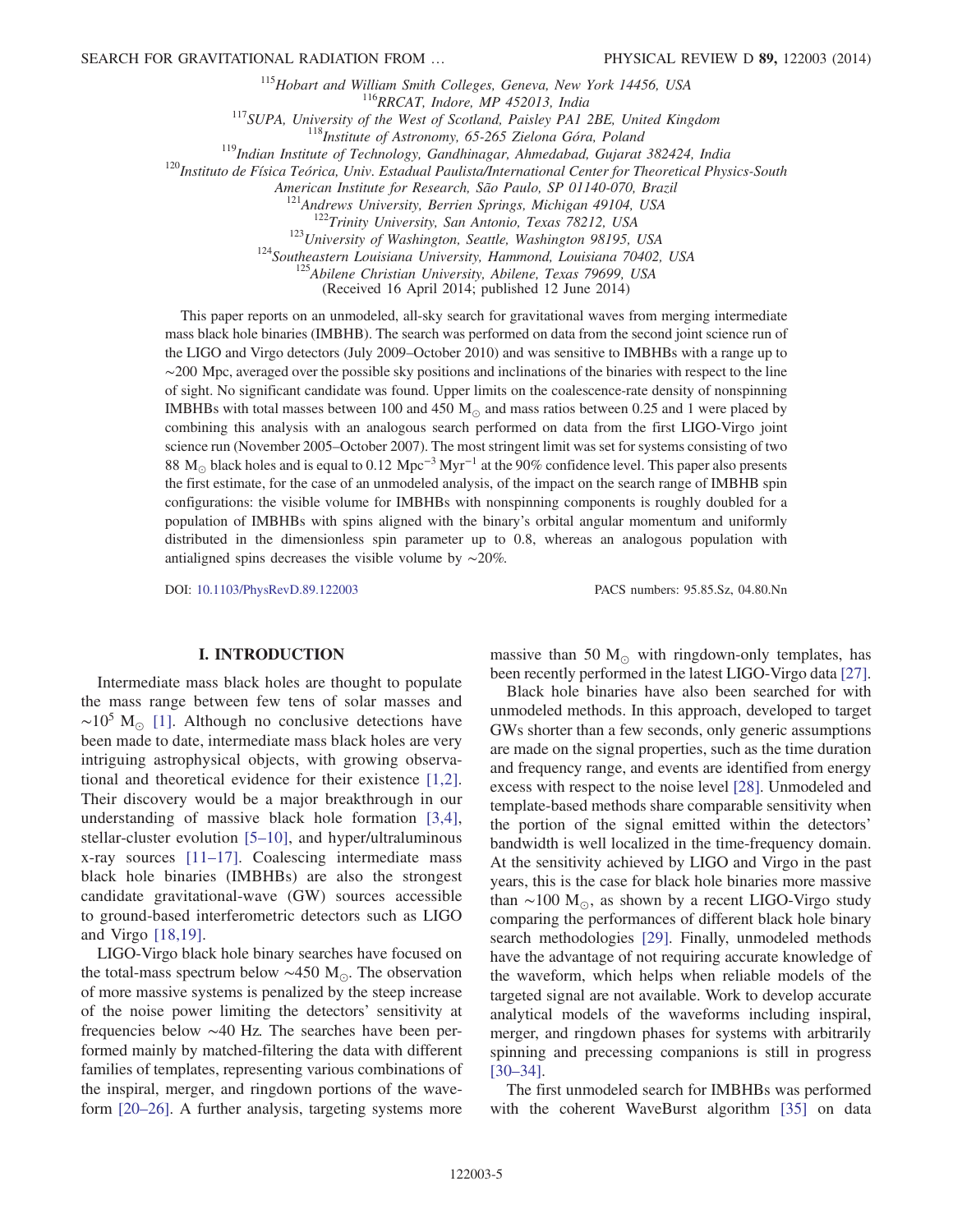collected during the fifth LIGO science run (S5, between November 2005 and October 2007) and the first Virgo science run (VSR1, between May and October 2007) [\[36\]](#page-13-11). No significant candidate was found, and upper limits on the coalescence-rate density of nonspinning IMBHBs were calculated for systems with total masses between 100 and 450  $M_{\odot}$  and mass ratios between 0.25 and 1.

This paper presents the extension of the unmodeled S5-VSR1 IMBHB search to data collected between July 2009 and October 2010 during the sixth LIGO science run (S6) and the second and third Virgo science run (VSR2 and VSR3). The same search algorithm and statistical approach are used as in [\[36\],](#page-13-11) apart from the treatment of uncertainties in upper limits which is discussed in Appendix [A](#page-11-0). To estimate the sensitivity of unmodeled searches to light IMBHBs, the astrophysical interpretation of the result was extended to the total-mass range between 50 and 100  $M_{\odot}$ . The tested IMBHB parameter space was also extended to include companion spins aligned and antialigned with the binary's orbital angular momentum. We expect that the unmodeled nature of the search would allow us to capture precessing systems as well. However, we do not quote upper limits for precessing systems as the sensitivity of the search to GWs from such systems could not be measured because of a lack of accurate waveform models.

The paper is organized as follows: Sec. [II](#page-5-0) reports an overview of the analysis, Sec. [III](#page-7-0) presents the results of the search, and the results are discussed in Sec. [IV.](#page-10-0)

#### II. ANALYSIS OVERVIEW

### A. Data set

<span id="page-5-0"></span>The LIGO and Virgo gravitational-wave detectors are kilometer-scale, power-recycled Michelson interferometers with orthogonal Fabry-Perot arms [\[18,19\].](#page-13-4) The LIGO detectors are located at Livingston, Louisiana (L1), and Hanford, Washington (H1). At the Hanford site, a second interferometer (H2) was in operation until 2008 and thus did not contribute to the S6-VSR2/3 science run. The Virgo observatory is in Cascina, Italy (V1). The detectors are currently undergoing upgrades to their advanced configuration, see Sec. [IV.](#page-10-0)

The LIGO-Virgo S6-VSR2/3 joint science run is conventionally divided into four epochs: S6a-VSR2 (from July 2009 to September 2009), S6b-VSR2 (from September 2009 to January 2010), S6c (from January 2010 to June 2010) and S6d-VSR3 (from June 2010 to October 2010). The Virgo observatory was not in operation during S6c and only LIGO data is available. Due to maintenance and upgrade work at the detectors, the sensitivities of the instruments varied across the epochs.

The present analysis was performed with the two networks which preliminary studies showed to have the highest sensitivity: the H1L1V1 and H1L1 configurations. For comparison, the S5-VSR1 search was conducted with the fourfold H1H2L1V1 and the threefold H1H2L1

<span id="page-5-1"></span>TABLE I. The H1L1V1 and exclusive H1L1 observation time analyzed for each of the S6-VSR2/3 epochs. The values denote the observation times collected after the application of all vetoes used in this search.

|                  | Observation time (days)                      |      |  |
|------------------|----------------------------------------------|------|--|
| Epoch            | H <sub>1</sub> L <sub>1</sub> V <sub>1</sub> | H1L1 |  |
| S6a-VSR2         | 9.0                                          | 1.6  |  |
| S6b-VSR2         | 15.1                                         | 7.3  |  |
| S <sub>6</sub> c |                                              | 48.2 |  |
| S6d-VSR3         | 18.0                                         | 22.1 |  |
| Total            | 42.1                                         | 79.2 |  |

configurations [\[36\].](#page-13-11) The H1L1 network was analyzed only in times when V1 was not operating; we refer to this as the exclusive H1L1 configuration.

To remove from the analysis data segments likely to be significantly affected by nonstationary noise sources, the data was selected based on data-quality vetoes [37–[39\].](#page-13-12) A combination of site activity and the absence of the fourth detector available during S5-VSR1, H2, meant that a higher rate of nonstationary noise events was observed during the S6-VSR2/3 run.<sup>1</sup> Therefore, a broader class of vetoes was applied in this search than in the S5-VSR1 analysis. This reduced the total H1L1V1 and exclusive H1L1 observation time available after the application of the class of vetoes used during the S5-VSR1 search by a further ∼20% and ∼8%, respectively. The total observation time analyzed for this search is reported in Table [I](#page-5-1).

We also applied event-by-event vetoes based on instrumental and environmental measurements [\[40\]](#page-13-13), with typical duration  $\langle 1 \rangle$  s. This did not significantly reduce the available observation time.

#### B. Data-analysis algorithm

The coherent WaveBurst algorithm was developed within the LIGO and Virgo Collaborations for coherent, unmodeled GW-burst searches in data from networks of arbitrarily aligned detectors [\[35\].](#page-13-10) The search is conducted on a time-frequency representation of the data [\[41\].](#page-13-14) A constrained maximum-likelihood approach is used to identify coherent network events from the time-frequency regions with energy excess relative to the noise level and assign them a number of coherent statistics [\[35,42,43\].](#page-13-10) The constraints are introduced to suppress unphysical solutions. For compact-binary searches, the reconstruction of elliptically polarized events is enforced to improve the rejection of noise events [\[44\]](#page-13-15).

The reconstructed events are selected by applying cuts on three major coherent statistics: the network correlation coefficient  $(cc)$  and the network energy disbalance  $(\lambda)$ ,

<sup>&</sup>lt;sup>1</sup>Due to the lack of signal constraints, unmodeled algorithms are more efficient at rejecting noise events when the search is conducted on large networks.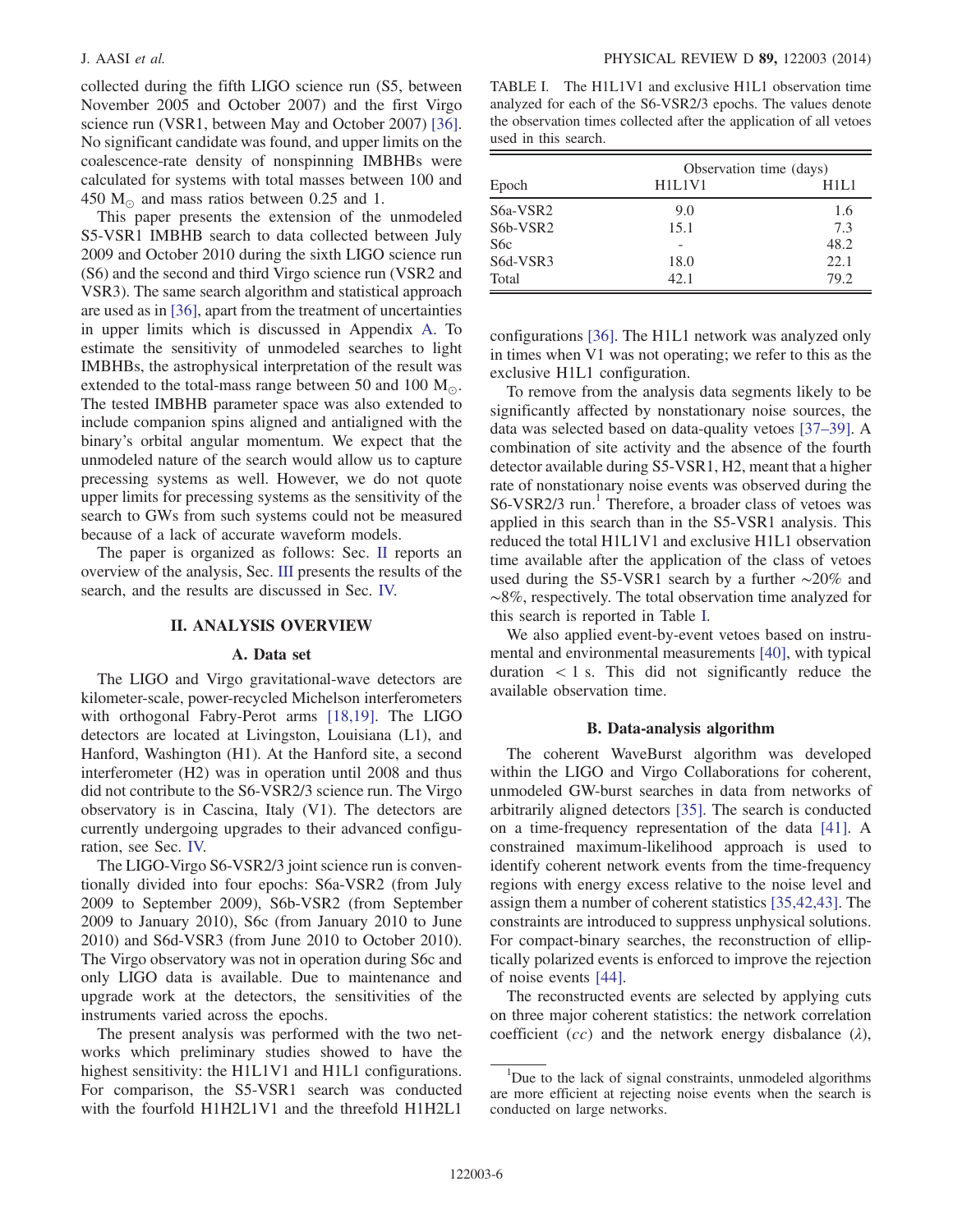<span id="page-6-0"></span>TABLE II. The H1L1V1 and H1L1 background livetime accumulated for each of the S6-VSR2/3 epochs. The search background was estimated on the data segments passing all vetoes used in this search.

|                                   | Background livetime (years)                  |      |  |
|-----------------------------------|----------------------------------------------|------|--|
| Epoch                             | H <sub>1</sub> L <sub>1</sub> V <sub>1</sub> | H1L1 |  |
| S6a-VSR2                          | 9.1                                          | 8.4  |  |
| S <sub>6</sub> b-VSR <sub>2</sub> | 14.7                                         | 18.4 |  |
| S <sub>6</sub> c                  |                                              | 39.4 |  |
| S6d-VSR3                          | 18.8                                         | 32.9 |  |
| Total                             | 42.6                                         | 99.1 |  |

which estimate the overall consistency of the events, and the coherent network amplitude  $(\eta)$ , which estimates the event strength [\[35,36,44\]](#page-13-10). In this search, only events reconstructed with  $cc > 0.7$  and  $\lambda < 0.4$  were considered for further follow-up.

### C. Background estimation

The background for this search was empirically estimated by analyzing a few hundred independent timeshifted data sets. Since noise is assumed to be uncorrelated between sites, introducing relative time delays larger than the GW travel time  $(\leq 30 \text{ ms})$  between the LIGO and Virgo facilities) is an effective way to generate an instance of the accidental background. The effective H1L1V1 and H1L1 background livetime accumulated for each S6-VSR2/3 epoch is reported in Table [II](#page-6-0).

Considering a few hundreds time lags enabled an estimate of the tails of the background distribution with the precision of a few percent. This level of accuracy was considered sufficient for an initial estimate of the false alarm probability of the loudest observed events. Additional time lags would have been analyzed had loud GW candidates been identified and a more precise estimate of the background tails had been required.

### D. Search sensitivity

The search sensitivity is quoted as the visible volume for IMBHB mergers. Its calculation relied on Monte Carlo detection-efficiency studies. Simulated signals modeling the gravitational radiation emitted by coalescing IMBHBs were added via software to LIGO-Virgo data and searched for with coherent WaveBurst.

Two waveform families were used: EOBNRv2 [\[45\]](#page-13-16) and IMRPhenomB [\[46\]](#page-13-17). The EOBNRv2 family models GWs from binaries with nonspinning companions and was used to combine the present analysis with the S5-VSR1 search, whose sensitivity was assessed using this family [\[36\]](#page-13-11). Only the dominant  $(l, m) = (2, 2)$  mode was used for both searches. The IMRPhenomB family models companions with spins aligned or antialigned with the binary's orbital angular momentum and was used to estimate the impact of these spin configurations on search sensitivity.

The simulated signals were uniformly distributed over the total-mass spectrum between 50 and 450  $M_{\odot}$  and massratio range between 0.25 and 1. The IMRPhenomB waveforms were also uniformly distributed over the spin interval <sup>½</sup>−0.8; <sup>0</sup>.8, the recommended range of validity of IMRPhenomB waveforms [\[46\].](#page-13-17) Here the spin interval is expressed in terms of the dimensionless spin parameter  $\chi_{1,2} = S_{1,2}/m_{1,2}^2$ , where S and m are the spin angular momentum and the mass of the two binary components. The uniform distributions in total mass, mass ratio and spin were motivated by the lack of astrophysical constraints on IMBHB parameters. The simulated signals were uniformly distributed in volume, polarization angle and binary inclination with respect to the line of sight. The results in the following sections are averaged over the binary's sky position and orientation.

Following the approach used in the S5-VSR1 search [\[36\]](#page-13-11), for a given source population and threshold on  $\eta$ , the visible volume  $V_{\text{vis}}$  was computed as a function of the binary parameters as

$$
V_{\text{vis}}(m_1, m_2, \chi_1, \chi_2, \eta) = \sum_{\eta_i > \eta} \frac{1}{\rho_i} = \sum_{\eta_i > \eta} \frac{4\pi r_i^2}{\frac{dN_{\text{inj}}}{dr}(r_i)}.
$$
 (1)

In the above formula,  $\rho$  denotes the number density of the simulated signals, injected at distance  $r$  with radial density  $dN_{\text{ini}}/dr$ , and the sum runs over the set of injections recovered with coherent network amplitude  $\eta_i$  above  $\eta$ . The search sensitivity can be equivalently quoted in terms of the search range, calculated as the radius of the sphere with volume  $V_{\text{vis}}$ .

#### E. The false alarm rate density statistic

<span id="page-6-1"></span>The S5-VSR1 and S6-VSR2/3 IMBHB searches were combined using the false alarm rate density (FAD) statistic [\[36,47\]](#page-13-11), which is defined as

$$
\text{FAD}(\eta) = \frac{1}{T_{\text{bkg}}} \sum_{\eta_i > \eta} \frac{1}{\bar{V}_{\text{vis}}(\eta_i)}.
$$
 (2)

Here  $T_{\text{bkg}}$  is the effective background livetime,  $\bar{V}_{\text{vis}}$  is  $V_{\text{vis}}$ averaged over the investigated parameter space and the sum runs over the background events with  $\eta_i > \eta$ . The FAD statistic estimates the rate density of background events above a given threshold. We rank events by FAD across searches, referring to events with lower FAD values as louder events.

When inverting Eq. [\(2\)](#page-6-1) to obtain the  $\eta$  threshold corresponding to a certain FAD, we chose the upper bound on the range of  $\eta$  corresponding to this FAD. This procedure allowed us to obtain a conservative lower estimate of  $V_{vis}$ (FAD).

The total time-volume product surveyed by the combined searches was calculated as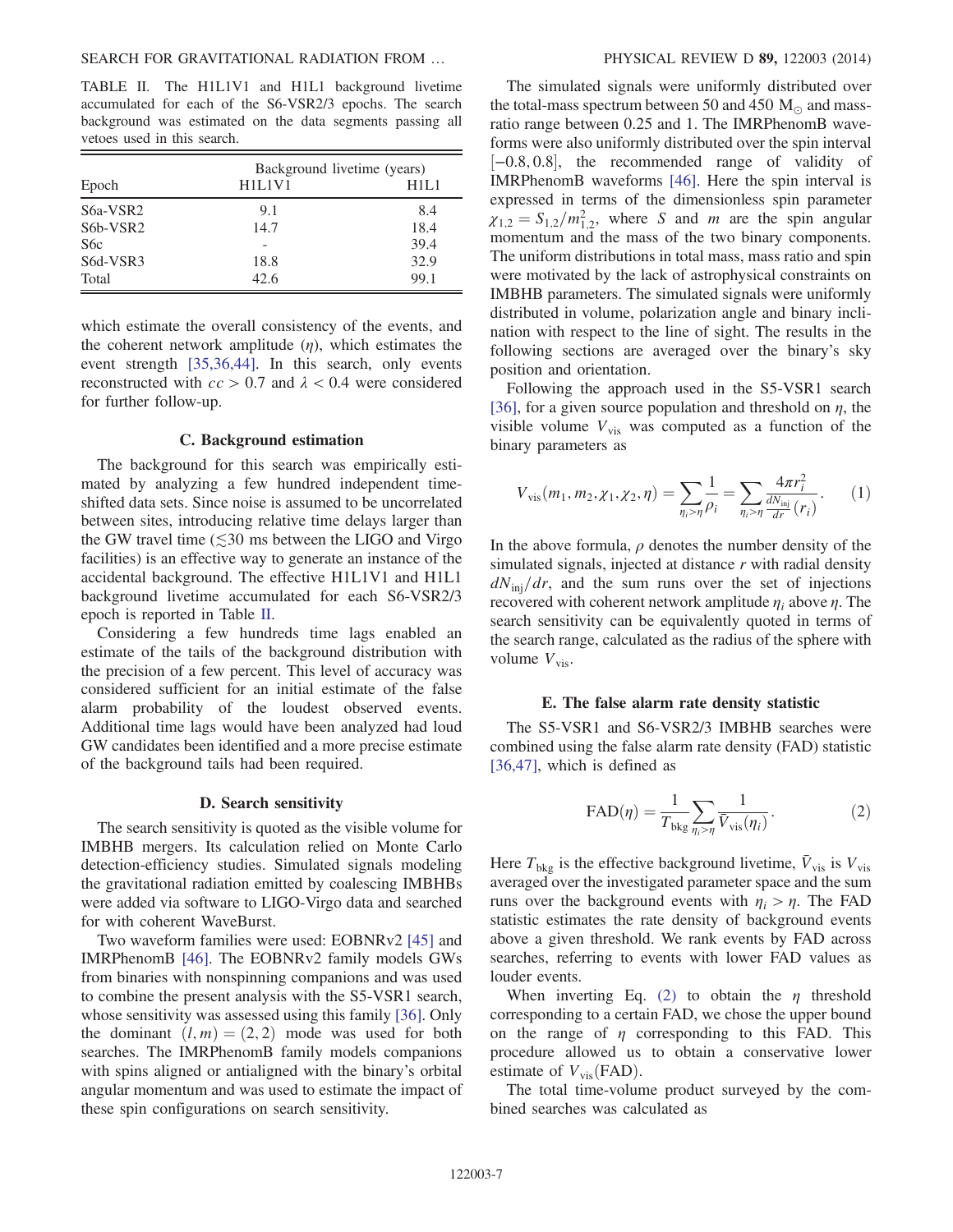$$
\nu(\text{FAD}) = \sum_{k} T_{\text{obs},k} V_{\text{vis},k}(\text{FAD}).\tag{3}
$$

<span id="page-7-1"></span>In the above equation, the sum runs over the searches and  $T_{\text{obs},k}$  and  $V_{\text{vis},k}$  are the observation time and the visible volume of the kth search, respectively. The mean number of noise events expected within  $\nu$ (FAD) is conservatively overestimated as

$$
\mu(\text{FAD}) = \text{FAD} \times \nu(\text{FAD}).\tag{4}
$$

<span id="page-7-2"></span>The significance of GW candidates is set by the false alarm probability (FAP), which is the probability of observing  $N$  or more noise events with a FAD statistic below threshold. For a Poisson distribution of background events with mean  $\mu$ (FAD), the false alarm probability is

$$
FAP(N) = 1 - \sum_{n=0}^{N-1} \frac{\left[\mu(\text{FAD})\right]^n}{n!} e^{-\mu(\text{FAD})}.
$$
 (5)

Following the definition of  $\mu$ (FAD) in Eq. [\(4\),](#page-7-1) the estimated false alarm probability is designed to be a conservative overestimate. Hereafter, we will refer to the false alarm probability calculated setting  $N = 1$  in Eq. [\(5\)](#page-7-2) as single-event false alarm probability.

### F. Uncertainties on the search range

<span id="page-7-4"></span>Three sources of uncertainty on the search range were considered. In order of relevance, these were: calibration uncertainties of the LIGO and Virgo detectors, waveform systematics and statistical errors.

Calibration uncertainties affect the GW strain reconstructed at the detectors. During the S6-VSR2/3 science run, the largest amplitude uncertainty was 19% at the L1 detector [\[48](#page-13-18)–50]. We conservatively assumed a calibration induced uncertainty on the search range of 19% for each detector and over the whole S6-VSR2/3 run. Any additional constant calibration uncertainty would potentially affect the upper limits presented in this paper, though not our statements of (non)detection.

Waveform systematics arise from the discrepancy between the considered approximate waveform families and the actual GW signature. The impact on this search was estimated by comparing the optimal matched filter signal-to-noise ratios obtained with EOBNRv2 waveforms  $(SNR<sub>E</sub>)$  and with numerical models of the same sources  $(SNR_N)$ . The comparison was based on the quantity

$$
\Delta = \frac{\text{SNR}_{\text{E}} - \text{SNR}_{\text{N}}}{\text{SNR}_{\text{N}}}.\tag{6}
$$

The  $\Delta$  were found to vary within [−8%, 14%] over most of the tested parameter space. To account for the waveform systematics, the search ranges calculated with EOBNRv2 waveforms were rescaled upwards (downwards) by a factor  $\Delta$  in the regions of the parameter space where  $\Delta$  was negative (positive).

The statistical error originates from the finite number of injections performed. This uncertainty on the search range was calculated as in [\[36\]](#page-13-11) and was  $\leq 2\%$  over most of the investigated parameter space.

### III. RESULTS

#### A. Loudest events

<span id="page-7-5"></span><span id="page-7-0"></span>None of the events identified by the search (foreground events) or groups of loudest N foreground events were

<span id="page-7-3"></span>

FIG. 1 (color online). (a) H1L1V1 FAD background distributions as a function of  $\eta$  and reconstructed events (foreground). (b) H1L1 FAD background distributions as a function of  $\eta$  and reconstructed events (foreground). The horizontal line denotes the FAD threshold at which the S5-VSR1 and S6-VSR2/3 searches were combined. The threshold was determined by the loudest event identified by the combined S5-VSR1 and S6-VSR2/3 analyses, which had been reconstructed in H1H2L1V1 S5-VSR1 data.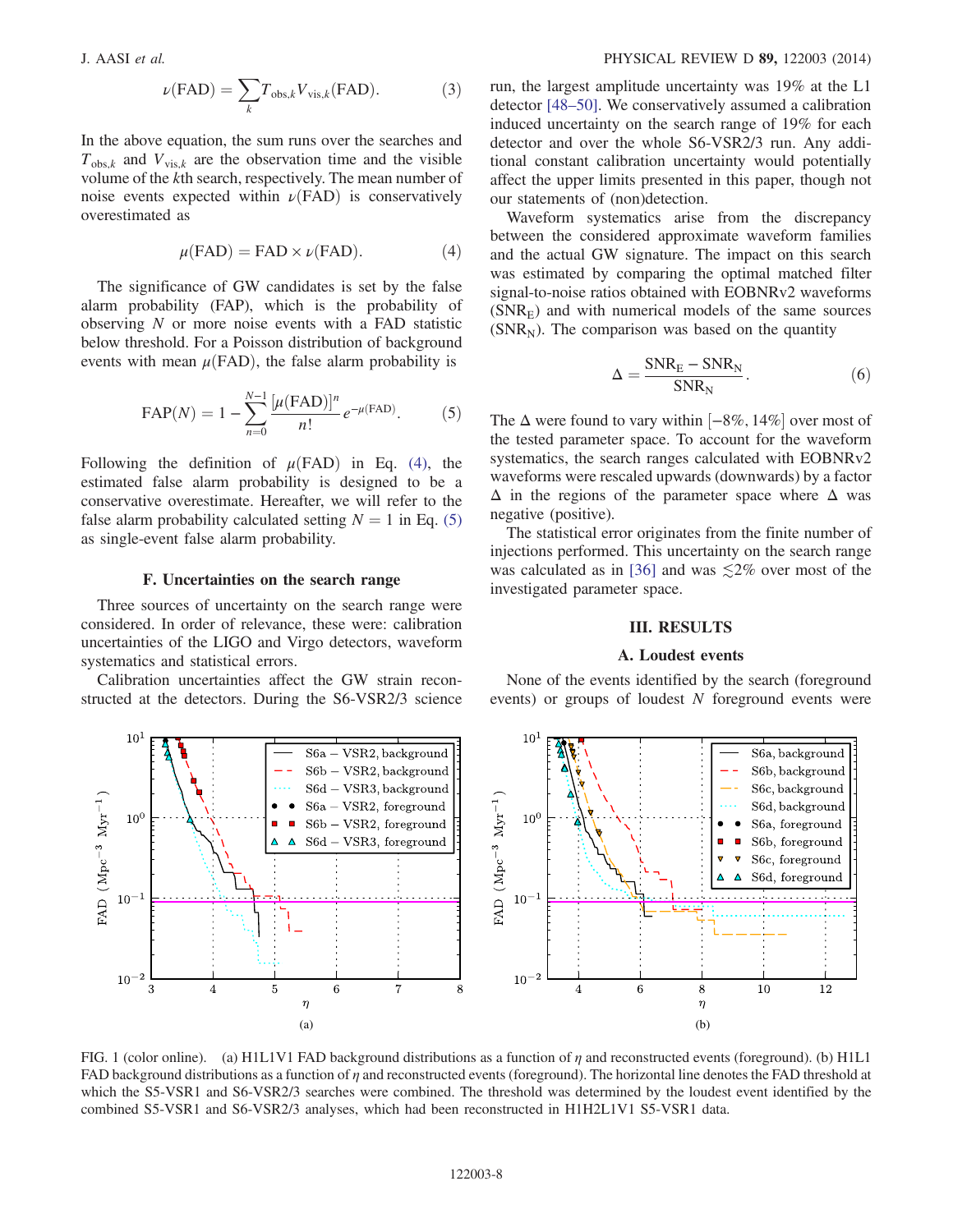<span id="page-8-0"></span>TABLE III. Loudest events reconstructed by the S6-VSR2/3 search. The events are ranked by the false alarm rate density (FAD) at which they were identified. The false alarm probability (FAP) is calculated as single-event false alarm probability.

| Rank           | FAD $(Mpc^{-3} Myr^{-1})$ | <b>FAP</b> | Global positioning system time | <b>Network</b> | Epoch    | п   |
|----------------|---------------------------|------------|--------------------------------|----------------|----------|-----|
|                | 0.63                      | 44%        | 951496848                      | H1L1           | S6c      | 4.7 |
|                | 0.67                      | 46%        | 947225014                      | H1L1           | S6c      | 4.6 |
|                | 0.90                      | 49%        | 966874796                      | H1L1           | S6d-VSR3 | 4.0 |
| $\overline{4}$ | 0.90                      | 49%        | 962561544                      | H1L1           | S6d-VSR3 | 4.0 |
|                | 0.96                      | 35%        | 971422542                      | H1L1V1         | S6d-VSR3 | 3.6 |

significant enough to claim a GW detection. The foreground events are shown in Fig. [1,](#page-7-3) together with the H1L1V1 and H1L1 FAD background distributions. The different  $\bar{V}_{\text{vis}}$  used to construct the FAD distributions were calculated with EOBNRv2 waveforms.

The loudest foreground events, ranked by FAD, are summarized in Table [III](#page-8-0). The first ranked event was identified in H1L1 S6c data on March 1, 2010, at 16:40:33 UTC time and has a single-event false alarm probability equal to 44%. The event in Table [III](#page-8-0) with the lowest single-event false alarm probability, equal to 35%, was reconstructed in H1L1V1 S6d-VSR3 data and is the fifth ranked event. It is not contradictory that louder events could have higher single-event false alarm probabilities: compared to the other events in Table [III](#page-8-0), the considered H1L1V1 event was identified by a search conducted with a different network and with a lower collected observation time.

As a sanity check, follow-up analyses were performed with coherent WaveBurst on the events in Table [III](#page-8-0). The loudest event was further followed up with a Bayesian parameter estimation algorithm, specifically developed for compact binary systems [\[51\]](#page-13-19). The tests showed no evidence for an event that stands out above the background.

As no GWs were detected, the main astrophysical result was the calculation of combined S5-VSR1 and S6-VSR2/3 upper limits on the coalescence-rate density of nonspinning IMBHBs. These were calculated with the loudest event statistic (see Sec. [III D](#page-9-0)). The S5-VSR1 and S6-VSR2/3 searches were therefore combined at the FAD threshold set by the loudest event identified by the combined analyses. This event, reconstructed by the S5-VSR1 search in H1H2L1V1 data, had a FAD of 0.09 Mpc<sup>-3</sup> Myr<sup>-1</sup> [\[36\]](#page-13-11). Hereafter, this FAD value will be denoted as FAD\*.

#### B. Search ranges

<span id="page-8-2"></span>We calculated the search ranges corresponding to the surveyed volumes as a function of the companion masses. The calculation was based on simulation studies conducted with EOBNRv2 waveforms at the  $\eta$  thresholds determined by the FAD\* value.

The H1L1V1 and H1L1 largest search ranges were achieved during the S6d-VSR3 and S6c epochs, respectively. The results are reported in Fig. [2](#page-8-1). The H1L1V1 (H1L1) best search range was equal to ∼230 Mpc (∼190 Mpc) and was calculated in the mass bin centered at 88 + 88  $M_{\odot}$  (63 + 63  $M_{\odot}$ ). Over the other S6-VSR2/3

<span id="page-8-1"></span>

FIG. 2 (color online). (a) S6d-VSR3 H1L1V1 search ranges in Mpc as a function of the companion masses. (b) S6c H1L1 search ranges in Mpc as a function of the companion masses. The ranges were calculated via simulation studies conducted with EOBNRv2 waveforms and are reported as color scales.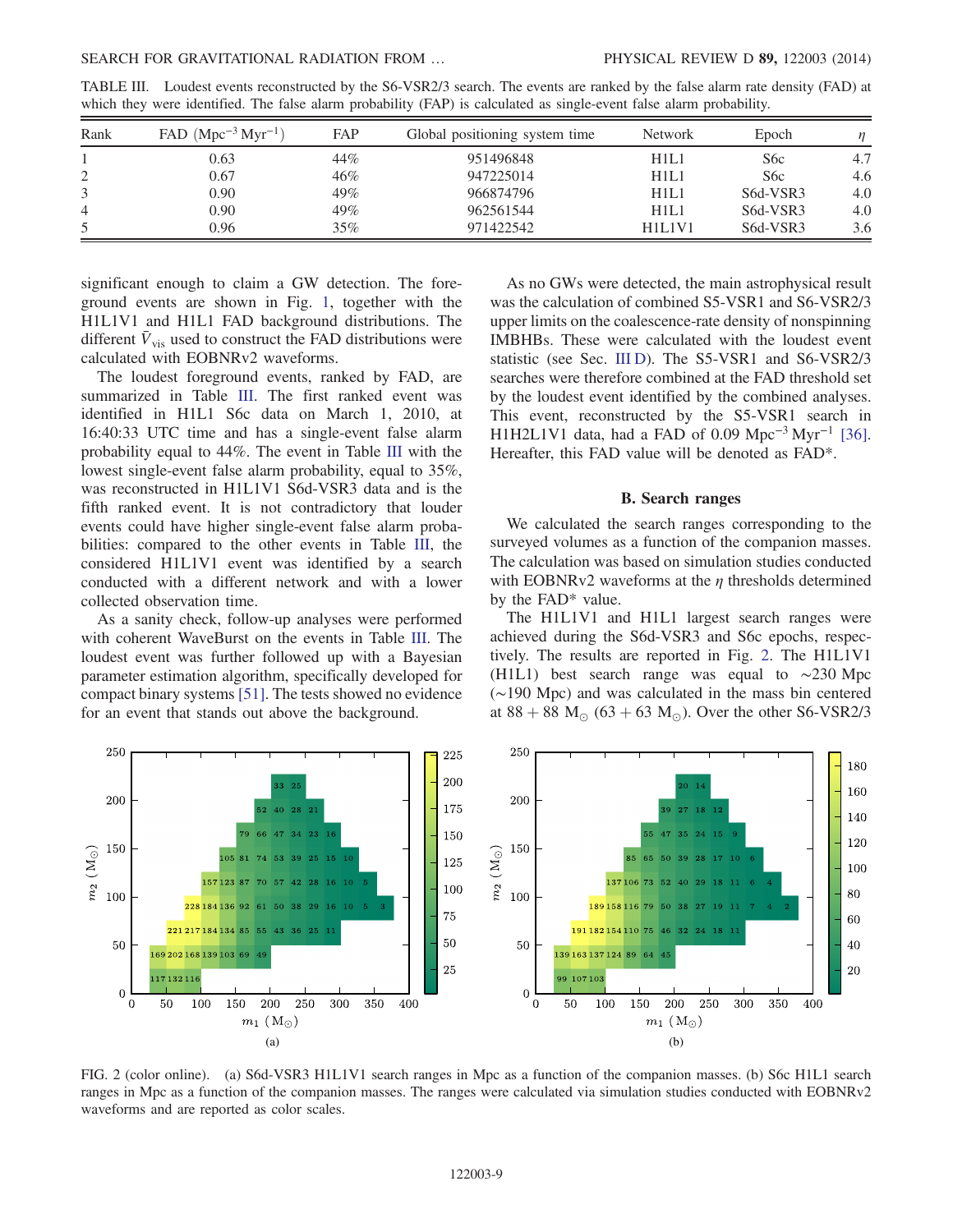epochs, the search ranges calculated in the most sensitive mass bin were found to decrease by at most ∼30% for both the H1L1V1 and H1L1 networks.

At the considered FAD threshold, the H1L1V1 and H1L1 search ranges achieved during the S6c and S6d-VSR3 epochs, i.e., over most of the accumulated observation time, were comparable to those of the S5-VSR1 search. The S5-VSR1 H1H2L1V1 and H1H2L1 analyses were sensitive to merging IMBHBs up to  $\sim$ 240 and  $\sim$ 190 Mpc, respectively [\[36\]](#page-13-11).

The S6-VSR2/3 search range was also estimated over the total-mass spectrum between 50 and 100  $M_{\odot}$ . This region of the parameter space had not been considered for the S5-VSR1 search. Over the whole S6-VSR2/3 run, the H1L1V1 (H1L1) search range was found to vary between  $\sim$ 75 and  $\sim$ 170 Mpc ( $\sim$ 70 and  $\sim$ 140 Mpc) in this mass range.

### C. Impact of spins on the search range

The results in Sec. [III B](#page-8-2) were calculated for nonspinning black holes. However, observations suggest that black holes could have significant spin [\[52,53\].](#page-13-20) The amount of energy lost to GWs by coalescing binaries depends crucially on the spins of the companions. Compared to the case of nonspinning components, aligned (antialigned) spin configurations increase (decrease) the energy released by the system [\[54\].](#page-13-21) Monte Carlo simulation studies were conducted with IMRPhenomB waveforms to estimate the impact of aligned and antialigned companion spins on the visible volume surveyed by the search.

An example of the impact of spins on the coherent WaveBurst search ranges is shown in Fig. [3.](#page-9-1) The ranges are expressed as a function of the binary total mass and of the effective spin parameter  $\chi$ , defined as

<span id="page-9-1"></span>

FIG. 3 (color online). Search ranges in Mpc as a function of the binary total mass and of the effective spin parameter  $\chi$ , calculated with IMRPhenomB waveforms on S6d-VSR3 H1L1V1 data. The ranges were averaged over the mass-ratio interval between 0.25 and 1 and are reported as color scale.

$$
\chi = \frac{m_1 \chi_1 + m_2 \chi_2}{m_1 + m_2}.
$$
 (7)

Note the increase of the search range for progressively larger  $\gamma$  values at a given total mass. The results in Fig. [3](#page-9-1) were calculated by averaging over the mass-ratio range between 0.25 and 1. A different distribution of mass ratios would not modify the general trend shown in the plot.

For a quantitative estimate of the impact of aligned and antialigned spin configurations on the analysis, we compared the  $\bar{V}_{\text{vis}}$  calculated for IMRPhenomB waveforms with and without spins. The cases of aligned and antialigned spins were tested separately as recent studies suggest that aligned configurations could be more likely [\[55\]](#page-13-22). Averaging over the aligned-spin range  $0 < \chi_{12} < 0.8$ , the visible volume  $V_{\text{vis}}$  was found to be roughly doubled relative to  $\bar{V}_{\text{vis}}(\chi_{1,2} = 0)$ . The visible volume  $\bar{V}_{\text{vis}}$  was found to decrease by roughly −20% when averaging over the antialigned spin range  $-0.8 < \chi_{1,2} < 0$ . Finally, averaging over the  $\chi_{1,2}$  range from −0.8 to 0.8, the accessible  $\bar{V}_{\text{vis}}$  increases by roughly 40%.

The values above are averaged over assumed uniform spin distributions. However, the spins of intermediate mass black holes may not be distributed uniformly in nature. Relative to nonspinning binaries, sensitive volumes could be more than tripled or less than halved by more extreme aligned or antialigned distributions, respectively.

Aligned and antialigned spin configurations are only a limited class of realistic scenarios. In general, misaligned spin configurations are likely, and these will induce precession. The physics of two precessing black holes orbiting each other in a strongly relativistic regime is challenging [\[56\]](#page-13-23) and dedicated waveforms are currently under development [\[30](#page-13-9)–34]. The lack of reliable waveforms at the time of the search made it impossible to estimate the search sensitivity to precessing IMBHBs. Nevertheless, precession is not expected to strongly affect the detection efficiency of this search. This is a major advantage shared by unmodeled strategies compared to matched filtering, which could be significantly affected by differences between the targeted GW signal and the considered template family.

#### D. Rate density upper limits

<span id="page-9-2"></span><span id="page-9-0"></span>We placed frequentist upper limits on the coalescencerate density of nonspinning IMBHBs at the 90% confidence level. The upper limits were calculated by combining the S5-VSR1 H1H2L1V1 and H1H2L1 searches with the S6-VSR2/3 H1L1V1 and H1L1 analyses. The calculation was performed on the IMBHB parameter space common to the S5-VSR1 and S6-VSR2/3 searches. The upper limits were set for each tested mass bin with the loudest event statistic [\[57,58\]](#page-13-24):

$$
\mathcal{R}_{90\%} = \frac{2.3}{\nu(\text{FAD}^*)}.
$$
 (8)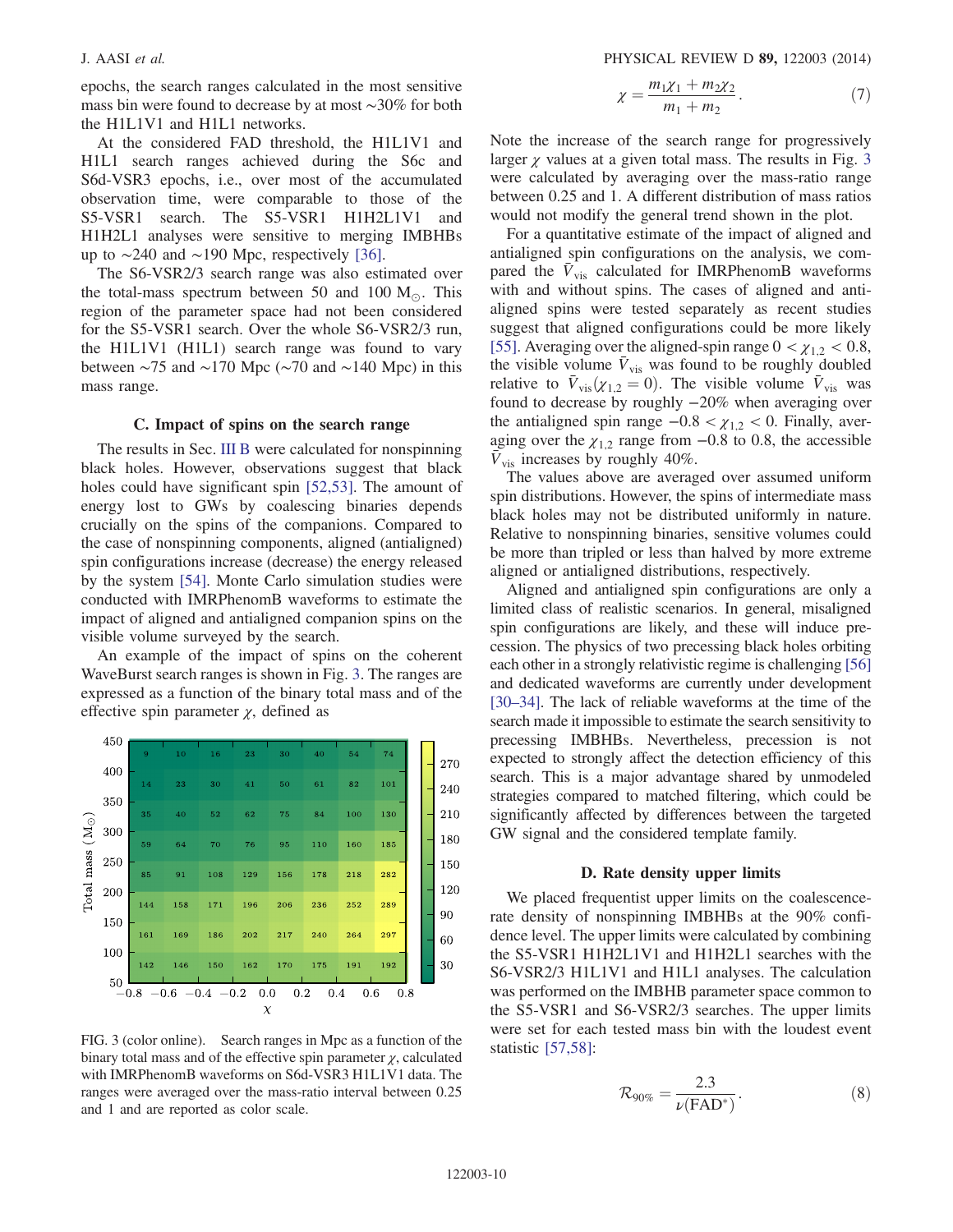<span id="page-10-1"></span>

FIG. 4 (color online). 90%-confidence upper limits in  $Mpc^{-3} Myr^{-1}$  on the merger-rate density of nonspinning IMBHBs as a function of the companion masses. The values were computed with EOBNRv2 waveforms and by combining the S5-VSR1 and S6-VSR2/3 searches. The result includes the uncertainties on the search range discussed in Sec. [II F.](#page-7-4) The color scale expresses the upper limits as powers of 10.

In the above equation,  $\nu$ (FAD<sup>\*</sup>) is the total time-volume product surveyed by the combined searches at the FAD threshold of 0.09 Mpc<sup>-3</sup> Myr<sup>-1</sup>.

The upper limits were conservatively corrected to account for the uncertainties on the search range described in Sec. [II F.](#page-7-4) The approach we followed to include the uncertainties differs from the procedure considered for the S5-VSR1 search and is discussed in Appendix [A](#page-11-0). The combined upper limits are reported in Fig. [4](#page-10-1). The tightest constraint was placed on the mass bin centered at  $88 +$ 88 M<sub>o</sub> and is equal to 0.12 Mpc<sup>-3</sup> Myr<sup>-1</sup>.

Astrophysical models suggest globular clusters (GC) as suitable environments for hosting IMBHBs [\[59\].](#page-14-0) Assuming a GC density of 3 GC Mpc<sup>−</sup><sup>3</sup> [\[60\],](#page-14-1) we converted the best upper limit to an astrophysical density of 40  $GC^{-1} Gyr^{-1}$ . The result is more than two orders of magnitude away from 0.1  $GC^{-1} Gyr^{-1}$ , the coalescence-rate density estimated by assuming one IMBHB merger in each GC over the cluster lifetime  $(\sim 10 \text{ Gyr})$ .

#### IV. DISCUSSION

<span id="page-10-0"></span>This paper reported on the search for IMBHBs conducted with the coherent WaveBurst algorithm over data collected by the LIGO and Virgo gravitational-wave detectors between July 2009 and October 2010 (S6-VSR2/3 science run). No candidate was identified. Upper limits on the merger-rate density of nonspinning IMBHBs were placed by combining this search with an analogous analysis performed on LIGO-Virgo data collected between November 2005 and October 2007 (S5-VSR1 science run). The most stringent upper limit was set for systems consisting of two 88  $M_{\odot}$  companions and is equal to 0.12 Mpc<sup>−</sup><sup>3</sup> Myr<sup>−</sup><sup>1</sup> at the 90% confidence level.

Although the S5-VSR1 and S6-VSR2/3 searches shared comparable sensitivities, the S5-VSR1 analysis provided the main contribution to the combined upper limits, mostly due to the longer analyzed observation time. The combined upper limits in Fig. [4](#page-10-1) are comparable to the S5-VSR1 upper limits in [\[36\]](#page-13-11) in the most sensitive region of the parameter space and less stringent at high total masses. This is primarily due to the different procedure adopted to conservatively correct the upper limits for the uncertainties on search range. Furthermore, the decrease in the sensitivity of the LIGO instruments below ∼60 Hz between S5 and S6 reduced the range of the S6-VSR2/3 search for IMBHBs with total mass  $\geq 200$  M<sub>o</sub>. These issues are discussed further in Appendix A.

It is worth comparing the upper limits placed by this analysis and by matched-filtering binary black hole searches conducted on the same data. Due to the complementary total-mass ranges investigated with templatebased methods using full inspiral-merger-ringdown waveforms and the unmodeled search described here (below and above  $100 M_{\odot}$ , respectively), we compare the results set for systems consisting of two 50  $M_{\odot}$ nonspinning companions. The upper limit reported in this paper, 0.13 Mpc<sup>−</sup><sup>3</sup> Myr<sup>−</sup><sup>1</sup>, is less stringent than the one offered by the template-based analysis,  $0.07 \text{ Mpc}^{-3} \text{ Myr}^{-1}$ [\[25\]](#page-13-25). This reflects the increasing power of matched-filtering approaches to distinguish genuine GWs from noise when multiple cycles of the waveform are present over a broad frequency band. However, the comparison must be done with caution due to a number of differences between the two analyses, primarily the statistical approach to computing upper limits and the handling of uncertainties. Finally, the analysis presented here searches over a wider parameter space and is more robust against unmodeled features, such as those arising from strongly precessing signals, which are more likely to be rejected by the matched-filtering search.

Although the combined upper limits presented in this paper do not challenge astrophysical models, the results we report are currently the best constraint on the IMBHB merger-rate density based on direct measurements. Furthermore, the S5-VSR1 and S6-VSR2/3 analyses provide a major benchmark for the IMBHB searches which will be conducted with the second-generation groundbased interferometric detectors.

The second-generation detectors are the upgraded LIGO and Virgo observatories and the comparably sensitive KAGRA interferometer [61–[63\].](#page-14-2) This advanced class of detectors, which will come online in a few years, is expected to significantly increase the sensitivity achieved during the past science runs and to extend the lowerfrequency end of the detector bandwidth from ∼40 Hz down to ∼10 Hz [\[64\].](#page-14-3) Simulation studies suggest that coherent WaveBurst analyses conducted with networks of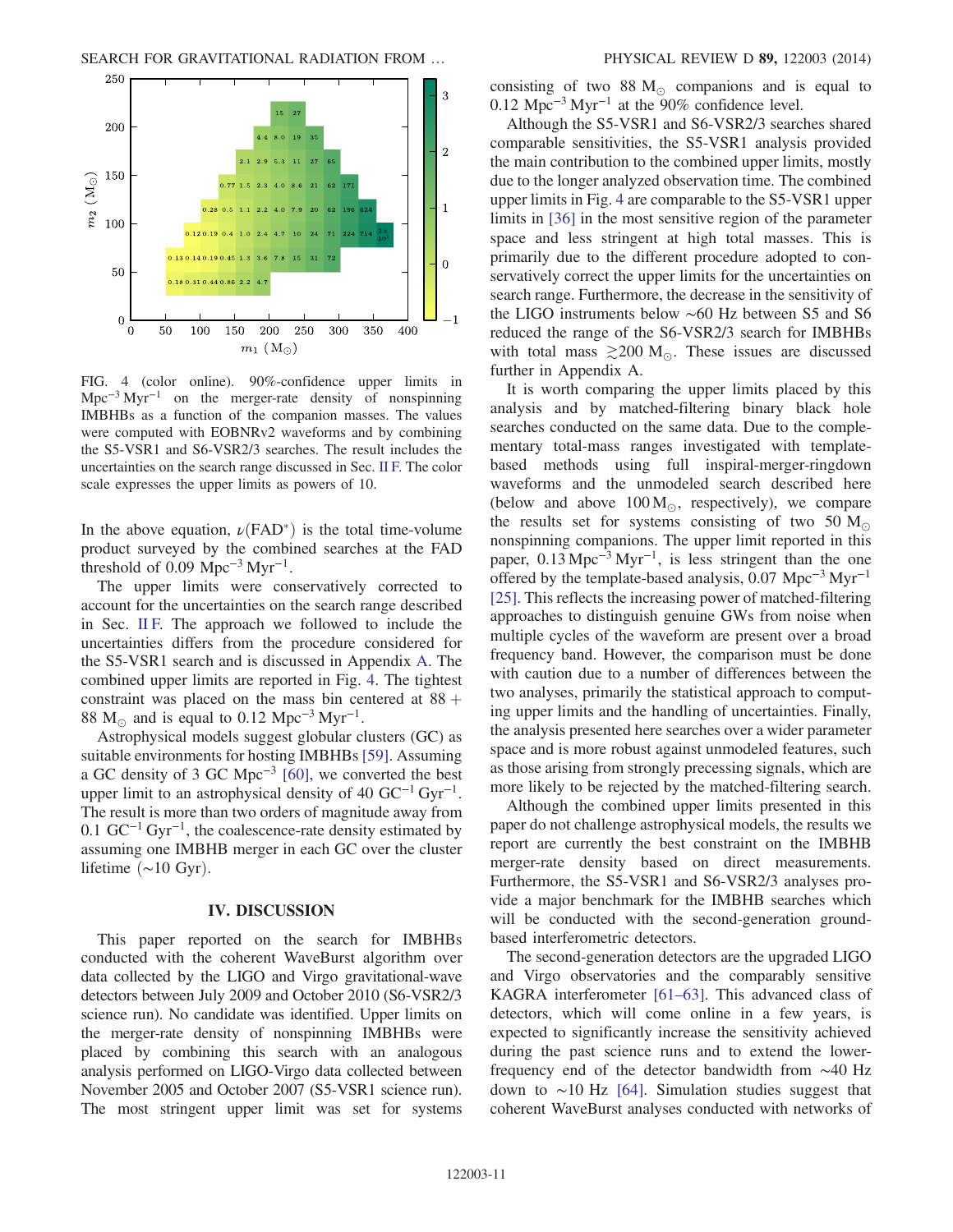second-generation detectors could be sensitive to IMBHB mergers up to the Gpc scale within the total-mass spectrum below ~1000  $M_{\odot}$  [\[65\]](#page-14-4). Thus, second-generation detectors may commence the era of IMBHB astronomy.

### ACKNOWLEDGMENTS

The authors gratefully acknowledge the support of the United States National Science Foundation for the construction and operation of the LIGO Laboratory, the Science and Technology Facilities Council of the United Kingdom, the Max-Planck-Society, and the State of Niedersachsen/Germany for support of the construction and operation of the GEO600 detector, and the Italian Istituto Nazionale di Fisica Nucleare and the French Centre National de la Recherche Scientifique for the construction and operation of the Virgo detector. The authors also gratefully acknowledge the support of the research by these agencies and by the Australian Research Council, the International Science Linkages program of the Commonwealth of Australia, the Council of Scientific and Industrial Research of India, the Istituto Nazionale di Fisica Nucleare of Italy, the Spanish Ministerio de Economía y Competitividad, the Conselleria d'Economia Hisenda i Innovació of the Govern de les Illes Balears, the Foundation for Fundamental Research on Matter supported by the Netherlands Organisation for Scientific Research, the Polish Ministry of Science and Higher Education, the FOCUS Programme of Foundation for Polish Science, the Royal Society, the Scottish Funding Council, the Scottish Universities Physics Alliance, the National Aeronautics and Space Administration, OTKA of Hungary, the Lyon Institute of Origins (LIO), the National Research Foundation of Korea, Industry Canada and the Province of Ontario through the Ministry of Economic Development and Innovation, the National Science and Engineering Research Council Canada, the Carnegie Trust, the Leverhulme Trust, the David and Lucile Packard Foundation, the Research Corporation, and the Alfred P. Sloan Foundation. This document was assigned the LIGO number LIGO-P1300158.

## <span id="page-11-0"></span>APPENDIX: THE S5-VSR1 AND S6-VSR2/3 UPPER LIMITS

The upper limits in Fig. [4](#page-10-1) were calculated by combining the constraints set on S5-VSR1 and S6-VSR2/3 data. The S5-VSR1 and S6-VSR2/3 upper limits were computed by combining the H1H2L1V1 and H1H2L1 analyses and the H1L1V1 and H1L1 searches, respectively. The S5-VSR1 and S6-VSR2/3 upper limits were both set with Eq. [\(8\)](#page-9-2) and via simulation studies conducted with EOBNRv2 waveforms.

The S5-VSR1 and S6-VSR2/3 upper limits, calculated without accounting for the uncertainties on the search range discussed in Sec. [II F,](#page-7-4) are shown in Fig. [5](#page-11-1). The S5-VSR2 upper limits are more stringent than the S6-VSR2/3 result over the whole investigated parameter space. This was mostly due to the longer observation time analyzed by the S5-VSR1 search compared to the S6-VSR2/3 analysis (∼0.82 and ∼0.33 yr, respectively [see [\[36\]](#page-13-11) and Table [I\]](#page-5-1)), the main origin of this difference relying on the longer duration of the S5-VSR1 science run. Aside from the shorter observation time, the lower relevance of the S6-VSR2/3 search was also due to the fact that, during the S6a-VSR2 and S6b-VSR2 epochs, i.e., during more than half of the accumulated H1L1V1 observation time, the threefold configuration showed lower sensitivity compared

<span id="page-11-1"></span>

FIG. 5 (color online). (a) S5-VSR1 upper limits in Mpc<sup>−</sup><sup>3</sup> Myr<sup>−</sup><sup>1</sup> on the merger-rate density of nonspinning IMBHBs as a function of the companion masses. (b) S6-VSR2/3 upper limits in Mpc<sup>−</sup><sup>3</sup> Myr<sup>−</sup><sup>1</sup> on the merger-rate density of nonspinning IMBHBs as a function of the companion masses. The upper limits were calculated with EOBNRv2 waveforms and were not corrected to account for the uncertainties on the search range. The color scale expresses the upper limits as powers of 10.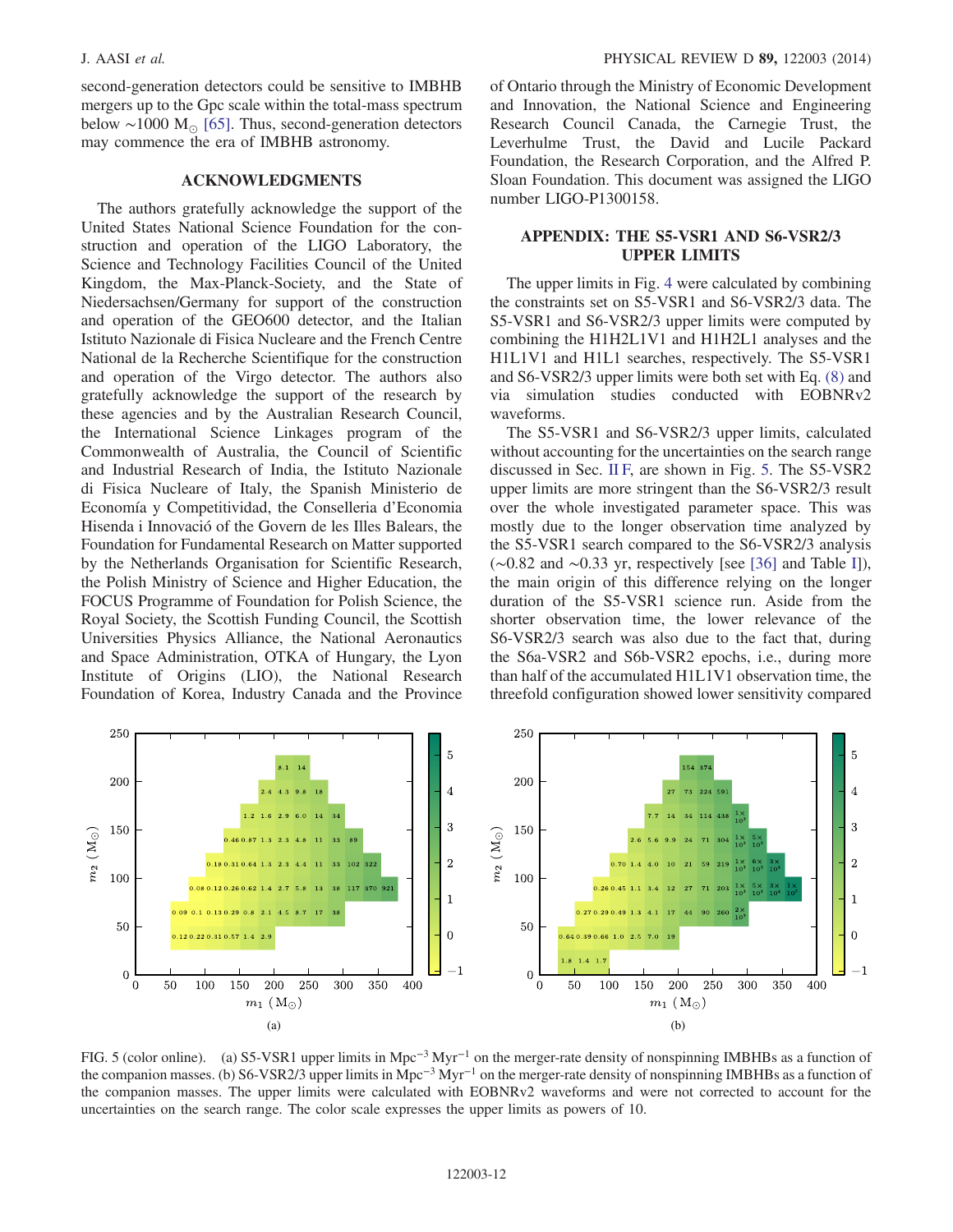SEARCH FOR GRAVITATIONAL RADIATION FROM ... PHYSICAL REVIEW D 89, 122003 (2014)

<span id="page-12-0"></span>

FIG. 6 (color online). (a) S5-VSR1 upper limits in Mpc<sup>−</sup><sup>3</sup> Myr<sup>−</sup><sup>1</sup> on the merger-rate density of nonspinning IMBHBs as a function of the companion masses. (b) S6-VSR2/3 upper limits in Mpc<sup>−</sup><sup>3</sup> Myr<sup>−</sup><sup>1</sup> on the merger-rate density of nonspinning IMBHBs as a function of the companion masses. The upper limits were calculated with EOBNRv2 waveforms and were corrected to account for the uncertainties on the search range. The color scale expresses the upper limits as powers of 10.

to S6d-VSR3. This limited the time-volume product  $\nu$ collected by the H1L1V1 network. Above ∼200 M<sub>☉</sub>, the larger discrepancy between the S5-VSR1 and S6-VSR2/3 measures originated also from the hardware components installed at the LIGO facilities after the end of the S5 run [\[66\]](#page-14-5). The new components increased the LIGO sensitivity over most of the sensitive band, but also introduced extra noise sources at frequencies below ∼60 Hz.

To calculate conservative, combined upper limits, the S5-VSR1 and S6-VSR2/3 constraints were corrected for the uncertainties on the search range as follows. Hereafter, we will denote the search range with  $R_{\text{eff}}$  (for "effective") radius," consistently with the notation used in [\[36\]](#page-13-11)) and a tilde will denote the observables rescaled to account for the uncertainties.

First, the  $R_{\text{eff}}$  were calculated. The S5-VSR1  $R_{\text{eff}}$  were computed by rescaling the  $R_{\text{eff}}$  by the overall uncertainty, equal to 20% [\[36\].](#page-13-11) The overall S5-VSR1 uncertainty was calculated by summing in quadrature the calibration, waveform and statistical uncertainties. The S6-VSR2/3  $R_{\text{eff}}$  were adjusted to account for the waveform systematics as outlined in Sec. [II F,](#page-7-4) and subsequently rescaled by the sum in quadrature of the calibration and statistical uncertainties.

Second, the S5-VSR1 and S6-VSR2/3  $\dot{V}_{vis}$  and  $\tilde{\nu}$  were calculated, starting from the  $R_{\text{eff}}$ . The associated upper limits, corrected for the uncertainties on  $R_{\text{eff}}$ , were finally computed as

$$
\tilde{\mathcal{R}}_{90\%} = \frac{2.3}{\tilde{\nu}(\text{FAD}^*)}.
$$
\n(A1)

Here FAD<sup>\*</sup> is the FAD threshold at which the S5-VSR1 and S6-VSR2/3 searches have been compared and combined (see Sec. [III A](#page-7-5)).

The separate S5-VSR1 and S6-VSR2/3  $\mathcal{R}_{90\%}$  are shown in Fig. [6](#page-12-0). Comparing the S5-VSR1 plot in Fig. [6](#page-12-0) to the combined upper limits reported in Fig. [4](#page-10-1) shows that the S6-VSR2/3 contribution decreased the best S5-VSR1 upper limit by ∼25% (from ∼0.16 to ~0.12 Mpc<sup>-3</sup> Myr<sup>-1</sup>).

The procedure adopted in this paper to conservatively account for the uncertainties on the search sensitivity differs from the approach followed for the S5-VSR1 analysis. For the S5-VSR1 analysis, the 20% uncertainty on  $R_{\text{eff}}$  was translated into an overall 60% uncertainty on  $V_{\text{vis}}$ , which was included in the upper limit calculation by rescaling Eq. [\(8\)](#page-9-2) by the same amount:

$$
\tilde{\mathcal{R}}_{90\%} = 1.6 \times \frac{2.3}{\nu(\text{FAD}^*)}.\tag{A2}
$$

This led to a less conservative upper limit (compare the S5-VSR1 upper limits in [\[36\]](#page-13-11) to the result in Fig. [6\)](#page-12-0). In the most sensitive mass bin, the S5-VSR1 upper limit calculated with the procedure adopted in this Appendix is larger (less stringent) by ∼20% compared to the previous result  $(0.16 \text{ Mpc}^{-3} \text{ Myr}^{-1})$  rather than 0.13 Mpc<sup>-3</sup> Myr<sup>-1</sup>). The strategy followed for the S5-VSR1 analysis and the formalism outlined in this Appendix provide comparable results only in the case of small fractional uncertainties  $\delta$  on the  $R_{\text{eff}}$ , when  $1/(\nu(1-\delta)^3) \approx (1+3\delta)/\nu$ . Note that the ∼20% difference between the two S5-VSR1 procedures is comparable to the ∼25% contribution to the combined upper limits from the S6-VSR2/3 search. Thus, in the most sensitive region of the parameter space, the combined upper limits presented in this paper are comparable to the S5-VSR1 upper limits reported in [\[36\].](#page-13-11)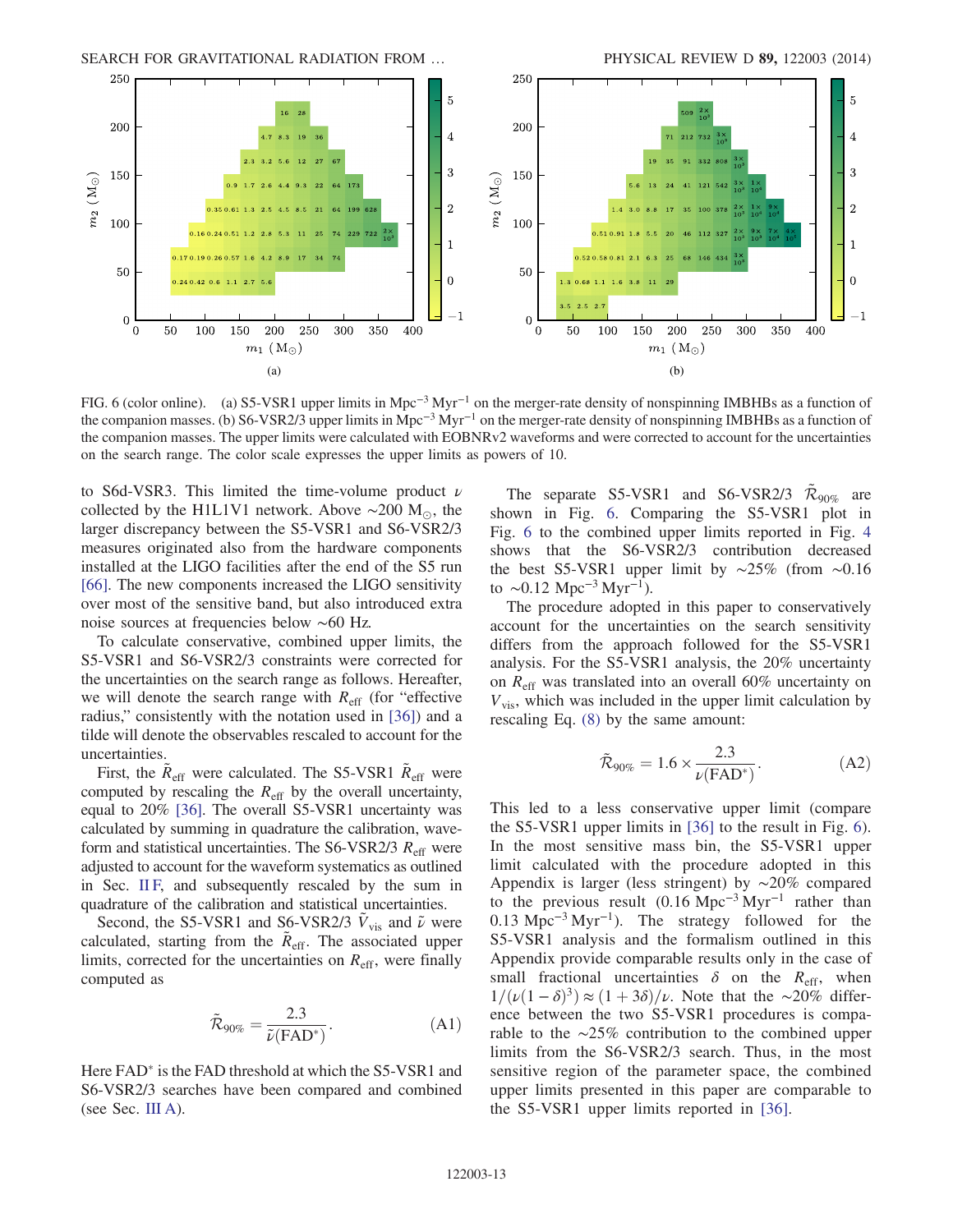- <span id="page-13-0"></span>[1] M. Coleman Miller and E. J. M. Colbert, [Int. J. Mod. Phys.](http://dx.doi.org/10.1142/S0218271804004426) D 13[, 1 \(2004\)](http://dx.doi.org/10.1142/S0218271804004426).
- [2] R.P. van der Marel, in Coevolution of Black holes and Galaxies, edited by L. Ho (Cambridge University Press, Cambridge, England, 2004).
- <span id="page-13-1"></span>[3] A. Sesana, Adv. Astron. 2012[, 805402 \(2012\).](http://dx.doi.org/10.1155/2012/805402)
- [4] M. Volonteri and J. Bellovary, [Rep. Prog. Phys.](http://dx.doi.org/10.1088/0034-4885/75/12/124901) **75**, 124901 [\(2012\).](http://dx.doi.org/10.1088/0034-4885/75/12/124901)
- <span id="page-13-2"></span>[5] F. N. Bash, K. Gebhardt, W. M. Goss, and P. A. Vanden Bout, Astron. J. 135[, 182 \(2008\)](http://dx.doi.org/10.1088/0004-6256/135/1/182).
- [6] F. R. Ferraro, A. Possenti, E. Sabbi, P. Lagani, R. T. Rood, N. D'Amico, and L. Origlia, [Astrophys. J.](http://dx.doi.org/10.1086/377352) 595, 179 [\(2003\).](http://dx.doi.org/10.1086/377352)
- [7] K. Gebhardt, R. M. Rich, and L. C. Ho, [Astrophys. J.](http://dx.doi.org/10.1086/497023) 634, [1093 \(2005\)](http://dx.doi.org/10.1086/497023).
- [8] E. Noyola, K. Gebhardt, and M. Bergmann, [Astrophys. J.](http://dx.doi.org/10.1086/529002) 676[, 1008 \(2008\)](http://dx.doi.org/10.1086/529002).
- [9] M. Trenti, [arXiv:astro-ph/0612040.](http://arXiv.org/abs/astro-ph/0612040)
- [10] R. van den Bosch, T. de Zeeuw, K. Gebhardt, E. Noyola, and G. van de Ven, [Astrophys. J.](http://dx.doi.org/10.1086/500644) 641, 852 (2006).
- <span id="page-13-3"></span>[11] S. A. Farrell, N. A. Webb, D. Barret, O. Godet, and J. M. Rodrigues, [Nature \(London\)](http://dx.doi.org/10.1038/nature08083) 460, 73 (2009).
- [12] S. A. Farrell et al., [Mon. Not. R. Astron. Soc.](http://dx.doi.org/10.1093/mnras/stt1924) 437, 1208 [\(2013\).](http://dx.doi.org/10.1093/mnras/stt1924)
- [13] P. Kaaret, M. J. Ward, and A. Zezas, [Mon. Not. R. Astron.](http://dx.doi.org/10.1111/j.1365-2966.2004.08020.x) Soc. 351[, L83 \(2004\)](http://dx.doi.org/10.1111/j.1365-2966.2004.08020.x).
- [14] J. J. E. Kajava and J. Poutanen, [Mon. Not. R. Astron. Soc.](http://dx.doi.org/10.1111/j.1365-2966.2009.15215.x) 398[, 1450 \(2009\)](http://dx.doi.org/10.1111/j.1365-2966.2009.15215.x).
- [15] T. E. Strohmayer and R. F. Mushotzky, [Astrophys. J.](http://dx.doi.org/10.1086/374732) 586, [L61 \(2003\)](http://dx.doi.org/10.1086/374732).
- [16] T. E. Strohmayer, R. F. Mushotzky, L. Winter, R. Soria, P. Uttley, and M. Cropper, [Astrophys. J.](http://dx.doi.org/10.1086/512723) 660, 580 (2007).
- [17] K. Vierdayanti, K. Watarai, and S. Mineshige, [Publ. Astron.](http://dx.doi.org/10.1093/pasj/60.3.653) Soc. Jpn. 60[, 653 \(2008\)](http://dx.doi.org/10.1093/pasj/60.3.653).
- <span id="page-13-4"></span>[18] B. P. Abbott et al. (LIGO Scientific Collaboration), [Rep.](http://dx.doi.org/10.1088/0034-4885/72/7/076901) Prog. Phys. 72[, 076901 \(2009\).](http://dx.doi.org/10.1088/0034-4885/72/7/076901)
- [19] T. Accadia et al. (Virgo Collaboration), JINST 7[, P03012](http://dx.doi.org/10.1088/1748-0221/7/03/P03012) [\(2012\).](http://dx.doi.org/10.1088/1748-0221/7/03/P03012)
- <span id="page-13-5"></span>[20] B. P. Abbott et al. (LIGO Scientific Collaboration), [Phys.](http://dx.doi.org/10.1103/PhysRevD.79.122001) Rev. D 79[, 122001 \(2009\)](http://dx.doi.org/10.1103/PhysRevD.79.122001).
- [21] B. P. Abbott et al. (LIGO Scientific Collaboration), [Phys.](http://dx.doi.org/10.1103/PhysRevD.80.047101) Rev. D 80[, 047101 \(2009\)](http://dx.doi.org/10.1103/PhysRevD.80.047101).
- [22] J. Abadie et al. (LIGO Scientific Collaboration and Virgo Collaboration), Phys. Rev. D 82[, 102001 \(2010\)](http://dx.doi.org/10.1103/PhysRevD.82.102001).
- [23] J. Abadie et al. (LIGO Scientific Collaboration and Virgo Collaboration), Phys. Rev. D 85[, 082002 \(2012\)](http://dx.doi.org/10.1103/PhysRevD.85.082002).
- [24] J. Abadie et al. (LIGO Scientific Collaboration and Virgo Collaboration), Phys. Rev. D 83[, 122005 \(2011\)](http://dx.doi.org/10.1103/PhysRevD.83.122005).
- <span id="page-13-25"></span>[25] J. Aasi et al. (LIGO Scientific Collaboration and Virgo Collaboration), Phys. Rev. D 87[, 022002 \(2013\)](http://dx.doi.org/10.1103/PhysRevD.87.022002).
- [26] B. P. Abbott et al. (LIGO Scientific Collaboration), [Phys.](http://dx.doi.org/10.1103/PhysRevD.80.062001) Rev. D 80[, 062001 \(2009\)](http://dx.doi.org/10.1103/PhysRevD.80.062001).
- <span id="page-13-6"></span>[27] J. Aasi et al. (LIGO Scientific Collaboration and Virgo Collaboration), Phys. Rev. D 89[, 102006 \(2014\)](http://dx.doi.org/10.1103/PhysRevD.89.102006).
- <span id="page-13-7"></span>[28] W. G. Anderson, P. R. Brady, J. D. E. Creighton, and É. É. Flanagan, Phys. Rev. D 63[, 042003 \(2001\).](http://dx.doi.org/10.1103/PhysRevD.63.042003)
- <span id="page-13-8"></span>[29] S. Mohapatra, L. Cadonati, S. Caudill, J. Clark, C. Hanna, S. Klimenko, C. Pankow, R. Vaulin, G. Vedovato, and S. Vitale, [arXiv:1405.6589.](http://arXiv.org/abs/1405.6589)
- <span id="page-13-9"></span>[30] M. Hannam, [arXiv:1312.3641.](http://arXiv.org/abs/1312.3641)
- [31] M. Hannam, P. Schmidt, A. Bohé, L. Haegel, S. Husa, F. Ohme, G. Pratten, and M. Pürrer, [arXiv:1308.3271.](http://arXiv.org/abs/1308.3271)
- [32] Y. Pan, A. Buonanno, A. Taracchini, L. E. Kidder, A. H. Mroué, H. P. Pfeiffer, M. A. Scheel, and B. Szilágyi, [Phys.](http://dx.doi.org/10.1103/PhysRevD.89.084006) Rev. D 89[, 084006 \(2014\)](http://dx.doi.org/10.1103/PhysRevD.89.084006).
- [33] A. Taracchini et al., Phys. Rev. D 89[, 061502 \(2014\)](http://dx.doi.org/10.1103/PhysRevD.89.061502).
- [34] R. Sturani, S. Fischetti, L. Cadonati, G. M. Guidi, J. Healy, D. Shoemaker, and A. Viceré, [J. Phys. Conf. Ser.](http://dx.doi.org/10.1088/1742-6596/243/1/012007) 243, [012007 \(2010\).](http://dx.doi.org/10.1088/1742-6596/243/1/012007)
- <span id="page-13-10"></span>[35] S. Klimenko, I. Yakushin, A. Mercer, and G. Mitselmakher, [Classical Quantum Gravity](http://dx.doi.org/10.1088/0264-9381/25/11/114029) 25, 114029 (2008).
- <span id="page-13-11"></span>[36] J. Abadie et al. (LIGO Scientific Collaboration and Virgo Collaboration), Phys. Rev. D 85[, 102004 \(2012\)](http://dx.doi.org/10.1103/PhysRevD.85.102004).
- <span id="page-13-12"></span>[37] J. Slutsky et al., [Classical Quantum Gravity](http://dx.doi.org/10.1088/0264-9381/27/16/165023) 27, 165023 [\(2010\).](http://dx.doi.org/10.1088/0264-9381/27/16/165023)
- [38] J. Aasi et al. (LIGO Scientific Collaboration and Virgo Collaboration), [Classical Quantum Gravity](http://dx.doi.org/10.1088/0264-9381/29/15/155002) 29, 155002 [\(2012\).](http://dx.doi.org/10.1088/0264-9381/29/15/155002)
- [39] J. McIver, [Classical Quantum Gravity](http://dx.doi.org/10.1088/0264-9381/29/12/124010) 29, 124010 [\(2012\).](http://dx.doi.org/10.1088/0264-9381/29/12/124010)
- <span id="page-13-13"></span>[40] J. R. Smith, T. Abbott, E. Hirose, N. Leroy, D. MacLeod, J. McIver, P. Saulson, and P. Shawhan, [Classical Quantum](http://dx.doi.org/10.1088/0264-9381/28/23/235005) Gravity 28[, 235005 \(2011\).](http://dx.doi.org/10.1088/0264-9381/28/23/235005)
- <span id="page-13-14"></span>[41] S. Klimenko and G. Mitselmakher, [Classical Quantum](http://dx.doi.org/10.1088/0264-9381/21/20/025) Gravity 21[, S1819 \(2004\).](http://dx.doi.org/10.1088/0264-9381/21/20/025)
- [42] S. Klimenko, S. Mohanty, M. Rakhmanov, and G. Mitselmakher, Phys. Rev. D 72[, 122002 \(2005\)](http://dx.doi.org/10.1103/PhysRevD.72.122002).
- [43] S. Klimenko, S. Mohanty, M. Rakhmanov, and G. Mitselmakher, [J. Phys. Conf. Ser.](http://dx.doi.org/10.1088/1742-6596/32/1/003) 32, 12 (2006).
- <span id="page-13-15"></span>[44] C. Pankow, S. Klimenko, G. Mitselmakher, I. Yakushin, G. Vedovato, M. Drago, R. A. Mercer, and P. Ajith, [Classical](http://dx.doi.org/10.1088/0264-9381/26/20/204004) [Quantum Gravity](http://dx.doi.org/10.1088/0264-9381/26/20/204004) 26, 204004 (2009).
- <span id="page-13-16"></span>[45] Y. Pan, A. Buonanno, M. Boyle, L. T. Buchman, L. E. Kidder, H. P. Pfeiffer, and M. A. Scheel, [Phys. Rev. D](http://dx.doi.org/10.1103/PhysRevD.84.124052) 84, [124052 \(2011\).](http://dx.doi.org/10.1103/PhysRevD.84.124052)
- <span id="page-13-17"></span>[46] P. Ajith *et al.*, Phys. Rev. Lett. **106**[, 241101 \(2011\).](http://dx.doi.org/10.1103/PhysRevLett.106.241101)
- [47] C. Pankow, Ph.D. thesis, University of Florida, 2011, [http://](http://uf.catalog.fcla.edu/uf.jsp?st=UF005295299&ix=pm&I=0&V=D&pm=1) [uf.catalog.fcla.edu/uf.jsp?st=UF005295299&ix=pm&I=0&](http://uf.catalog.fcla.edu/uf.jsp?st=UF005295299&ix=pm&I=0&V=D&pm=1)  $V=D\±=1.$
- <span id="page-13-18"></span>[48] I. Bartos et al., LIGO Document T1100071-v9(2012), [https://dcc.ligo.org/LIGO](https://dcc.ligo.org/LIGO-T1100071-v9/public)-T1100071-v9/public.
- [49] T. Accadia et al. (Virgo Collaboration), [arXiv:1401.6066.](http://arXiv.org/abs/1401.6066)
- [50] T. Accadia et al. (Virgo Collaboration), [Classical Quantum](http://dx.doi.org/10.1088/0264-9381/28/2/025005) Gravity 28[, 025005 \(2011\).](http://dx.doi.org/10.1088/0264-9381/28/2/025005)
- <span id="page-13-19"></span>[51] J. Aasi et al. (LIGO Scientific Collaboration and Virgo Collaboration), Phys. Rev. D 88[, 062001 \(2013\)](http://dx.doi.org/10.1103/PhysRevD.88.062001).
- <span id="page-13-20"></span>[52] J. E. McClintock, R. Narayan, S. W. Davis, L. Gou, A. Kulkarni, J. A. Orosz, R. F. Penna, R. A. Remillard, and J. F. Steiner, [Classical Quantum Gravity](http://dx.doi.org/10.1088/0264-9381/28/11/114009) 28, 114009 (2011).
- [53] C. S. Reynolds, [Classical Quantum Gravity](http://dx.doi.org/10.1088/0264-9381/30/24/244004) 30, 244004 [\(2013\).](http://dx.doi.org/10.1088/0264-9381/30/24/244004)
- <span id="page-13-21"></span>[54] M. Campanelli, C. O. Lousto, and Y. Zlochower, [Phys. Rev.](http://dx.doi.org/10.1103/PhysRevD.74.041501) D 74[, 041501 \(2006\)](http://dx.doi.org/10.1103/PhysRevD.74.041501).
- <span id="page-13-22"></span>[55] D. Gerosa, M. Kesden, E. Berti, R. O'Shaughnessy, and U. Sperhake, Phys. Rev. D 87[, 104028 \(2013\)](http://dx.doi.org/10.1103/PhysRevD.87.104028).
- <span id="page-13-23"></span>[56] T. A. Apostolatos, C. Cutler, G. J. Sussman, and K. S. Thorne, Phys. Rev. D 49[, 6274 \(1994\).](http://dx.doi.org/10.1103/PhysRevD.49.6274)
- <span id="page-13-24"></span>[57] R. Biswas, P. R. Brady, J. D. E. Creighton, and S. Fairhurst, [Classical Quantum Gravity](http://dx.doi.org/10.1088/0264-9381/26/17/175009) 26, 175009 (2009).
- [58] P. J. Sutton, [Classical Quantum Gravity](http://dx.doi.org/10.1088/0264-9381/26/24/245007) 26, 245007 (2009).